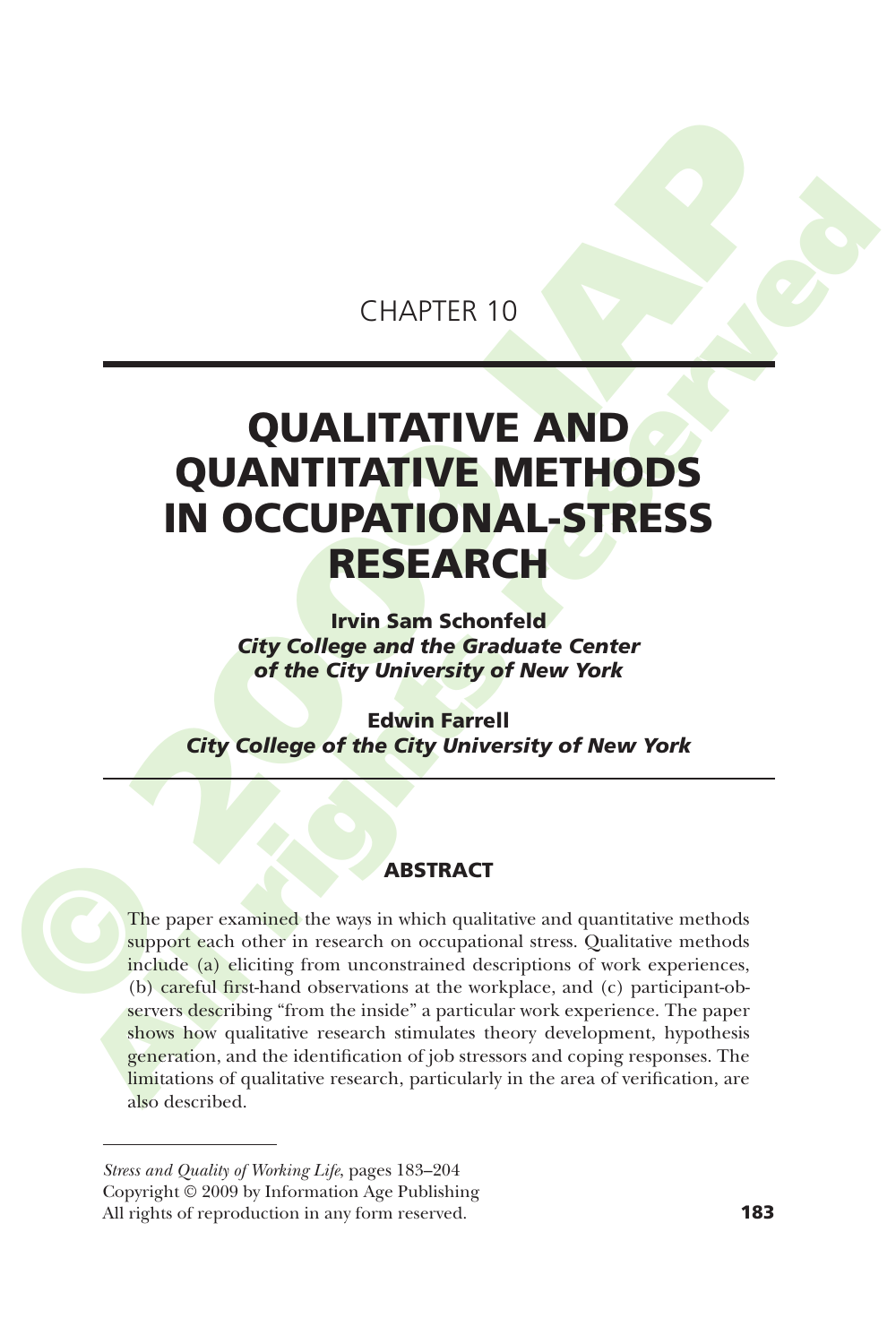The purpose of this paper is to advance the idea that qualitative methods and more highly controlled quantitative methods applied to occupationalstress research, together, can provide a clearer picture of the stress process. Plewis and Mason (2005) wrote that quantitative and qualitative methods represent "mutually informing" strands of research. Hugentobler, Israel, and Schurman (1992) underlined the view that every method has weaknesses, and that by applying manifold methods to the study of occupational stress, weaknesses in one method will be compensated for by strengths in other methods. They go on to show how qualitative and quantitative methods converge in identifying the sources of stress in workers in a manufacturing firm. Qualitative research, moreover, can be useful to quantitative researchers in instrument development (Blase, 1986; Schonfeld, 2006b).

stress research, together, can provide a clearer picture of the stress process<br>Plewis and Mason (2009) worte that quantitative and qualitative method has weak<br>represent "nutually informing" strands of research. Hugentobler Qualitative methods, particularly methods associated with grounded theory (Glaser & Strauss, 1967), emphasize the emergence from data of theoretically important categories as well as hypotheses bearing on the relations among those categories. There is no dearth of literature on using multiple methods (Cresswell, 2003; Tashakkori & Teddlie, 2003). Smith (2006), justifying the application of multiple methodologies in educational research, points out that "any methodology has inherent deficiencies and fails to capture the chaos, complexity, and contextuality of applied fields such as education" (p. 458). We would add the field of occupational-stress research. Methods must fit the research questions. It is appropriate to use survey methods, for instance, when one wants to quantify variables in the occupational-stress context. To characterize descriptively the intensity of work-related stressors experienced by individual workers, however, qualitative methods may be profitably used (Jex, Adams, Elacqua, & Lux, 1997).

reposent minimum into minimum is statutes of research. Fuely<br>state, state, and that complement and state measures, and that they been the<br>state measures, and that the state measures, and the state measures,<br>served and popp There are at least three types of qualitative methods that have been employed in occupational-stress research. The first, and most commonly used, method involves having members of occupational groups describe, in their own words—in writing or orally—their everyday work experiences. This type of method has been applied to a variety of occupation roles (Browner, Ellis, Ford, Silsby, Tampoya, & Yee, 1987; Büssing & Glaser, 1999; Carradice, Shankland, & Beail, 2002; Dewe, 1989; Dick, 2000; Gomme & Hall, 1995; Goodwin, Mayo, & Hill, 1997; Hugentobler et al., 1992; Hutchinson, 1987; Isaksen, 2000; Jex et al., 1997; Kahn, 1993; Keenan & Newton, 1985; Khowaja, Merchant, & Hirani, 2005; Kidd, Scharf, & Veazie, 1996; Lee, 1998; MacDonald & Korabik, 1991; Maki, Moore, Grunberg, & Greenberg, 2005; Mears & Finlay, 2005; Molapo, 2001; Noonan, Gallor, Hensler-McGinnis, Fassinger, Wang, & Goodman, 2004; Polanyi & Tompa, 2004; Reid et al., 1999; Tewksbury, 1993; Tracy, Myers, & Scott, 2006; Weyman, Clarke, & Cox, 2003) including that of teachers (e.g., Blase, 1986; Blase & Pajak, 1986; Engelbrecht, Oswald, Swart, & Eloff, 2003; Farber, 1991; Farber, 2000; Ginsberg, Schwartz, Olson, & Bennett, 1987; Griffith & Brem, 2004; Mykl-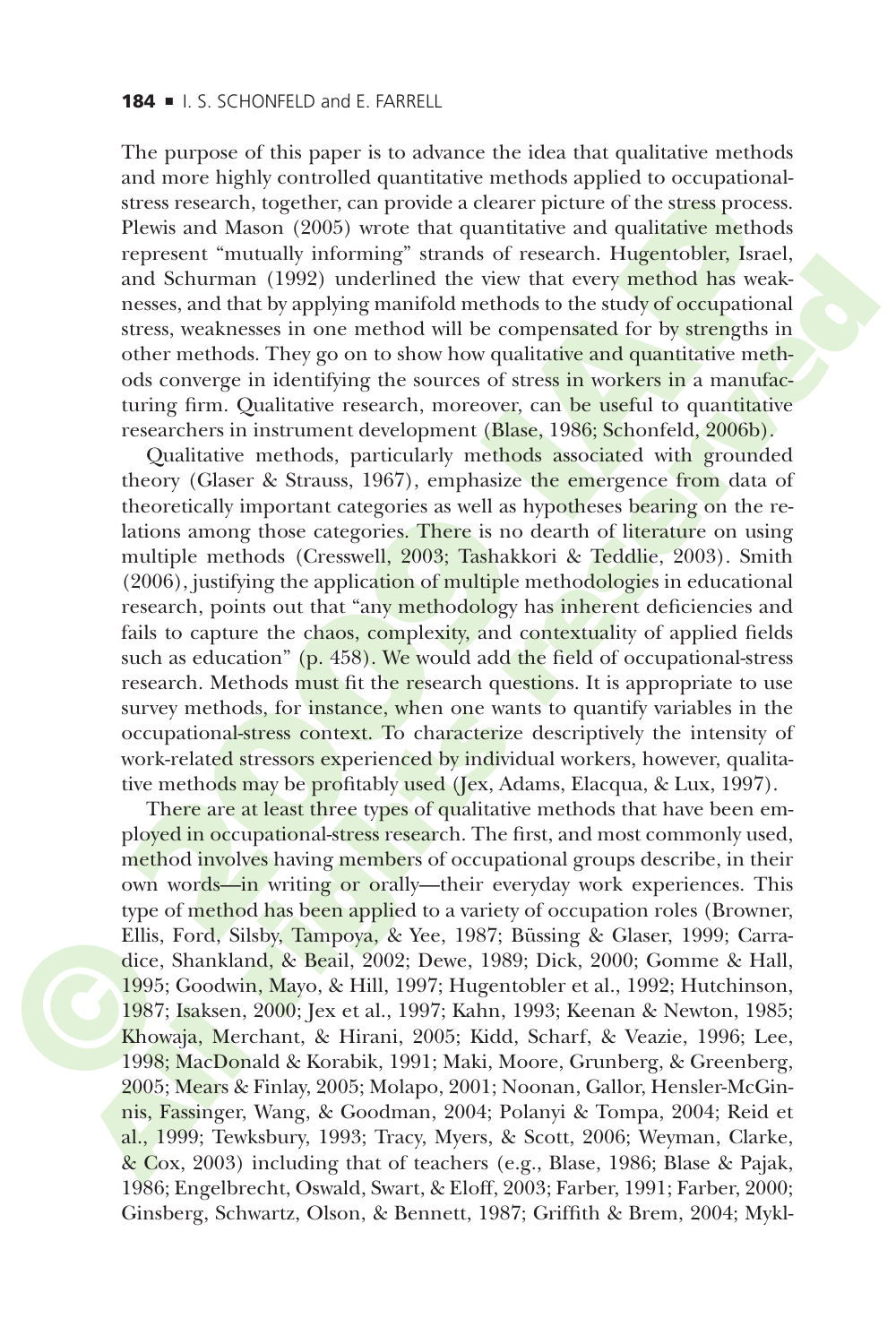etun, 1985; Schonfeld & Ruan, 1991; Schonfeld & Santiago, 1994; Smith & Smith, 2006; Steggerda, 2003; Younghusband, 2008). In this type of qualitative research, workers' descriptions of their working conditions would not be constrained to fit the response alternatives found in structured interviews and questionnaires, the stock-in-trade of quantitatively oriented occupational-stress investigators.

rive research, workers' descriptions of their working conditions would not<br>be constrained to fit the response alternatives found in structured inter-<br>views and questionnairs, the stock-in-trade of quantitatively oriented views and questionnaires; the stock-in-trade of quantitatively oriented occur-<br>particular-line conditively meaning a position in the workplace), and observe, in a<br>workplace (without obtaining a position in the workplace), The second method involves investigators who situate themselves in a workplace (without obtaining a position in the workplace), and observe, first-hand, workers on the job (e.g., Ginsberg et al., 1987; Gomme & Hall, 1995; Kahn, 1993; Kaiman, 1994; Molapo, 2001; Tracy et al., 2006). The third method involves participant observation. Here the researcher obtains the kind of job (Browner et al., 1987; Hutchinson, 1987; Mears & Finlay, 2005; Palmer, 1983; Tewksbury, 1993; see particularly Sachar, 1991) that he or she intends to study, and describes elements of the occupational stress process from the inside. Sometimes the participant observer obtains a partial work role that includes some but not all job tasks (Browner et al., 1987; C. H. Browner, personal communication, September 20, 2007). Although this first-hand experience on the job provides an insider's perspective, participant observers, like the investigators in the second category, also closely observe other workers first hand. Although some investigators label as participant observation, scrutiny at close quarters without necessarily occupying the same occupational role as the workers under study (e.g., Gomme & Hall, 1995; Tracy et al., 2006), we do not.

Teaching is a particularly stressful occupation because the profession is built on a fundamental conflict, namely, the tension between the socializing agent and those being socialized (Mykletun, 1985). The examples to follow will show how qualitative research helps to add theoretical depth to findings obtained from a longitudinal study of new teachers. The qualitative research includes teachers' descriptions of their jobs and a participant observer's description of her year as a junior high school math teacher.

# A Quantitatively Oriented Approach to Measuring Stressful School Conditions

To describe how qualitative research is utilized in a research program devoted to teachers, we first briefly describe the series of quantitatively oriented studies and measurement concerns related to those studies. Within the framework of two cross-sectional studies of veteran teachers (Schonfeld, 1990, 1994) and one longitudinal study of newly appointed female teachers (Schonfeld, 1992a, 2001), one of us developed self-report instruments that were designed to assess teachers' exposures to adverse working conditions.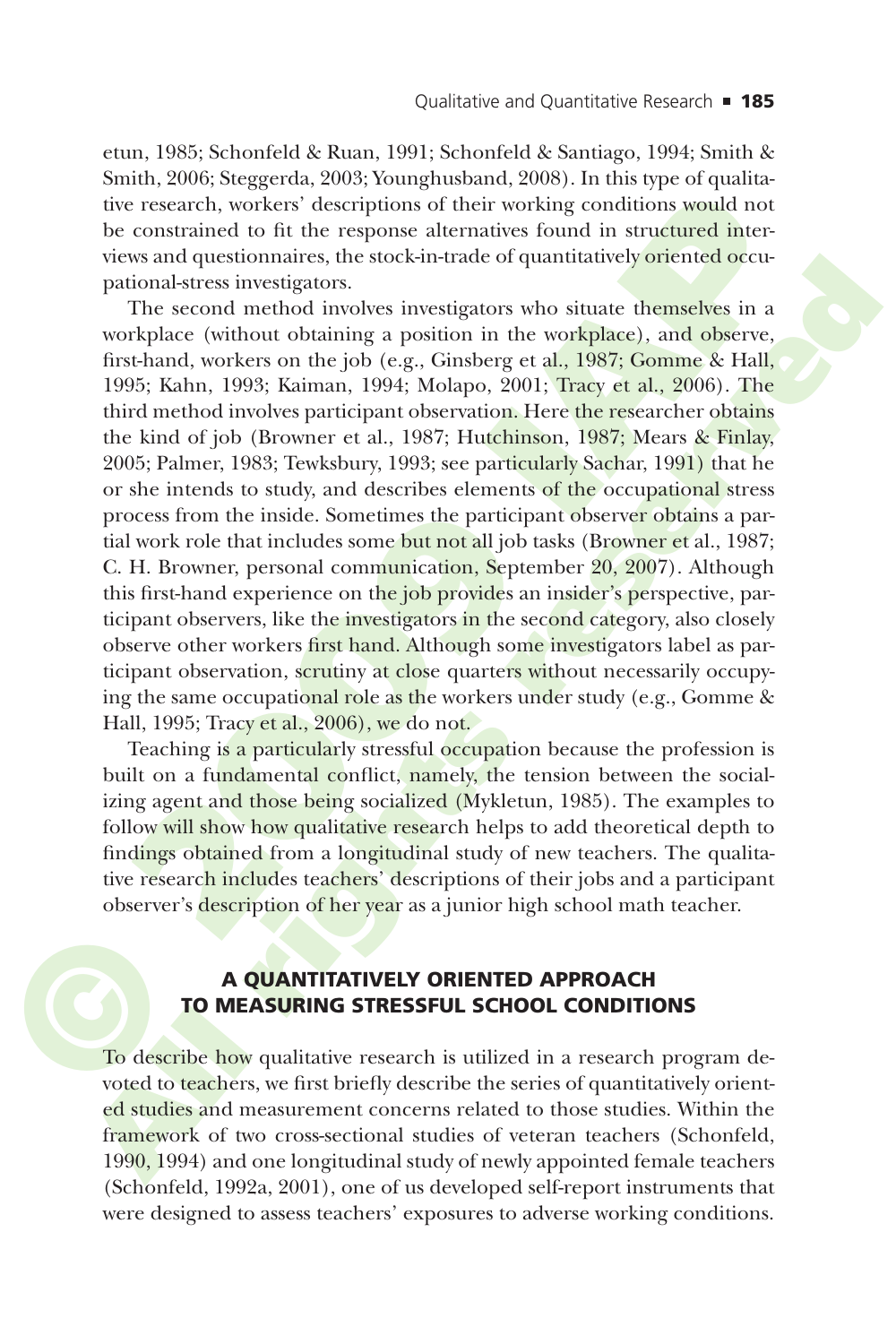### 186 **I.** S. SCHONFELD and E. FARRELL

The occupational-stress scales have solid measurement characteristics. The alpha coefficients of scales measuring episodically occurring work events and ongoing job conditions were satisfactory. In the veteran- and new-teacher samples, the occupational-stress scales were more highly related to each other than they were to a measure of non-work stressors. In the longitudinal study of new teachers, workplace scales administered during the fall term demonstrated convergent and discriminant validity: the fallterm workplace measures were more highly related to spring-term depressive symptoms and job satisfaction four and a half months later than to summer, pre-employment depressive symptoms and anticipatory levels of job satisfaction, measured four and a half months earlier (Schonfeld, 2000). Compared to other measures found in the occupational stress literature, the teacher stressor measures were relatively uncontaminated by negative affectivity or prior psychological distress (Schonfeld, 1992b, 1996).

events and ongoing job conditions were satisfactory. In the veteran-<br>and new-teach and new teach and the recording stress scales sere more highly related to ecan other than they were to a measure of non-work stressors. In Euro cean to me was both and mey were to a measure on non-work, suessors, in the first term or<br>photomal study of new teachers, workplace scales administered during<br>the fall term or<br>denotes measures were not highly related Like qualitatively oriented researchers, quantitatively oriented investigators are concerned with the richness and informativeness of the data they collect. Quantitatively oriented investigators have shown great concern about the value and accuracy of both "objective" and self-report data, and have thought carefully about the best ways to ensure the validity of quantitative data (Frese & Zapf, 1994; Kasl, 1987). In view of these considerations, one of us secured official, objective data bearing on the quality of the workplaces of the new teachers who were employed in New York City public schools. The data included the school-by-school rates of assaults, robberies, and sex offenses against teachers. One of the project's aims was to link the official data, which were independent of the responses of the New York City participants in the longitudinal study, to various outcome measures, including depressive symptoms and job satisfaction. Interestingly, the objective data proved to be of little merit. An audit of the official data revealed widespread underreporting by administrators who were charged with officially recording and aggregating crimes occurring in the City's schools (Dillon, 1994); the problem of underreporting violent incidents continues to occur in New York City schools (Gootman, 2007) and across the country (Schonfeld, 2006a). Information (Sachar, 1991; Schonfeld, 1992b) obtained independently of audits was consistent with the view that there is serious underreporting of violent incidents. This situation amounted to an instance in which self-report data that became part of the abovementioned episodic and ongoing stressor scales were of superior quality than so-called objective data.

The longitudinal research on new teachers identified sizable mean differences in depressive symptoms and job satisfaction among new women teachers confronting different levels of adversity in working conditions (Schonfeld, 2001). Teachers who frequently faced highly aggressive and defiant youngsters were considerably more likely to show higher depres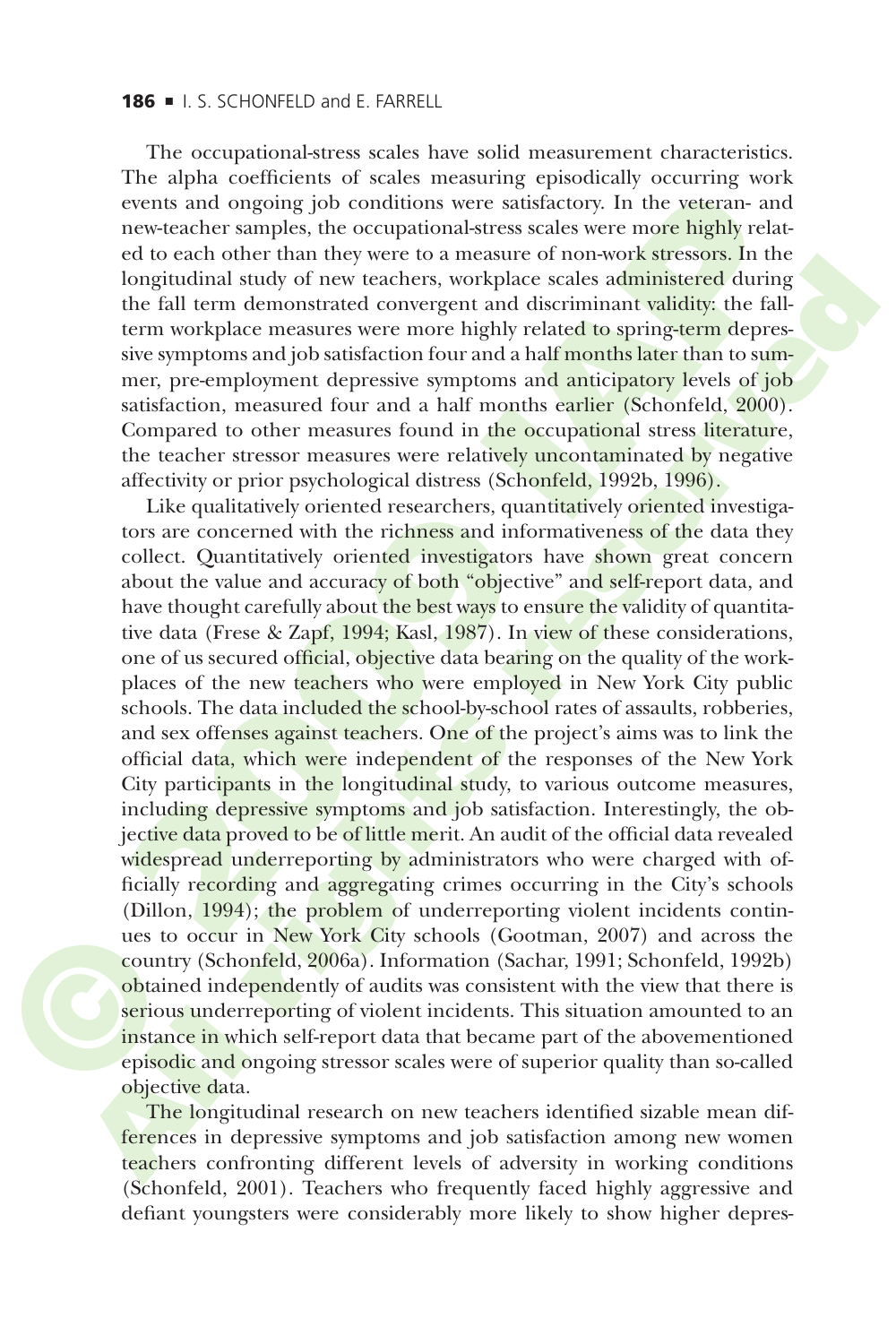sive symptom levels and diminished job satisfaction compared to their colleagues who worked in more pacific circumstances. Importantly, these differences were largely independent of the women's (a) pre-employment symptom profiles, (b) anticipatory levels of job satisfaction measured prior to their entry into the teaching profession, and (c) stressors occurring outside of work.

### Qualitative Data that enrich the quantitative data

As a supplement to the longitudinal study, the new teachers were given an opportunity to write, with no constraints, about their work experiences. As the longitudinal study progressed, hundreds of pages of the teachers' written descriptions of their work lives accumulated.

differences were largely independent of the women's (a) pre-employment symptom profiles, (b) anticipatory levels of job satisfaction measured prior to their entry into the teaching profession, and (c) stressors occurring o to the relative this control to the location of the teachers are entropy to the control to the control of the control of the control of the control of the control of the control of the control of the control of the descri Given the labor required by the quantitative side of the research, a quantitatively oriented investigator may initially view qualitative research as an interested spectator; it is something best done by ethnographers who seek to describe diverse subcultures. By contrast, the research activities of a quantitative investigator are best devoted to scale construction, power analyses, the writing of computer programs to identify response sets, etc., in adherence to the methodological canons of quantitative research. How does one assess the reliability of workers' characterizations of their phenomenal worlds? Despite the difficulties involved in "processing" the qualitative data, a reading of the teachers' descriptions proved to be highly compelling and demanded a closer look.

The qualitative data collected to supplement the quantitative research on new teachers provided a detailed examination of the transactions occurring in schools (Schonfeld & Santiago, 1994). These data vividly depict the working conditions that give rise to psychological distress in teachers. For example, a former elementary school teacher, a participant in the longitudinal study, wrote:

I loved the teaching profession but because of my experience at P.S. xxx I doubt I'll ever teach again. If I do, it will not be for the New York City Board of Education. My present job requires me to work many more hours and much harder but I am a much happier person. The stress caused by teaching a rough class is incredible. I used to come home crying every night.

Crying can be construed as a symptom of depression; it is captured in items on the Center for Epidemiologic Studies Depression Scale (Radloff, 1977) and the Depression subscale of the SCL-90 (Derogatis, Lipman, & Covi, 1973). This teacher's words and the words of many other teachers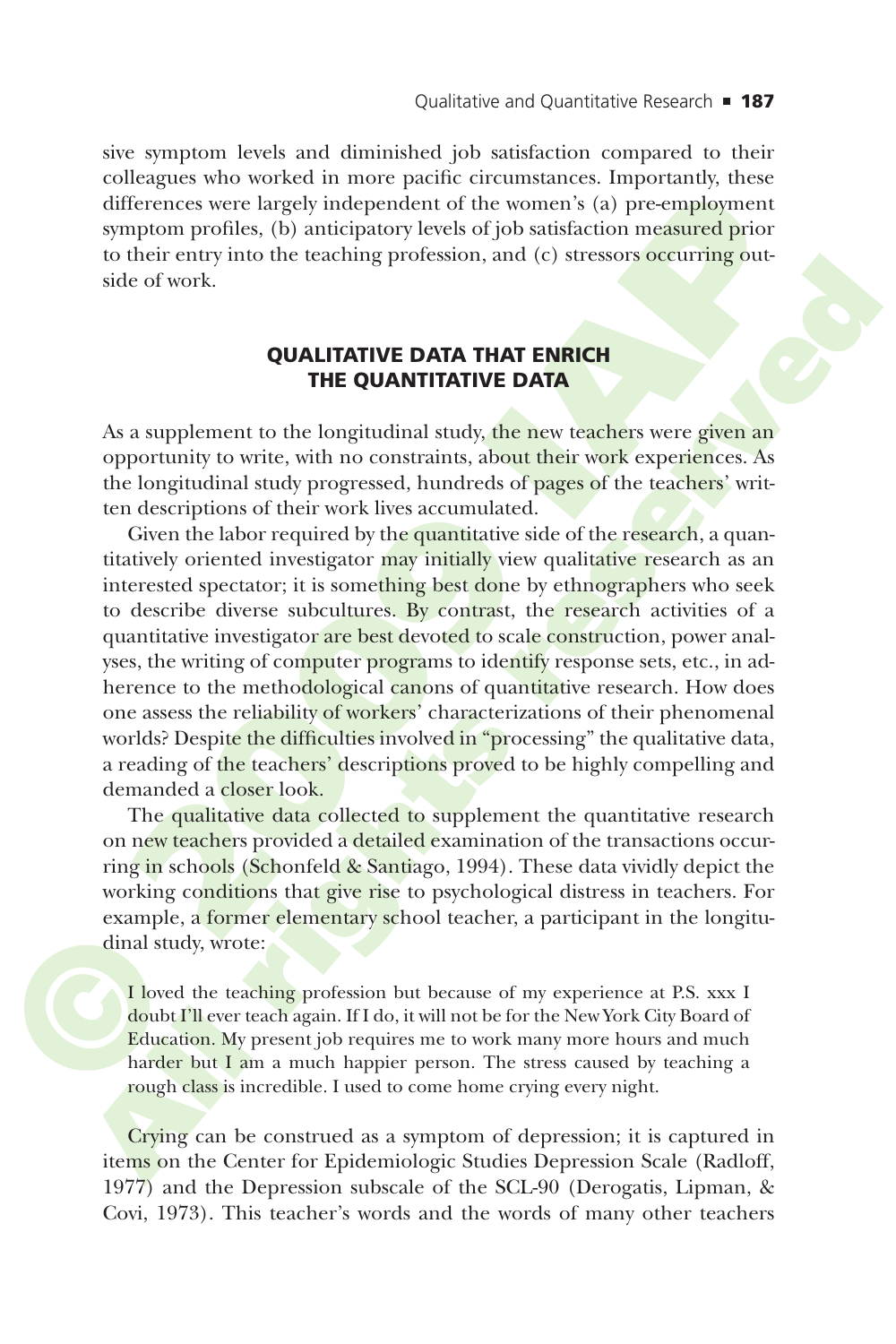richly describe the human context to which the quantitative findings pertain. Consider the words of the following elementary school teacher:

The students in my school are physically violent. It seems that fighting is the only solution to their problems. I was previously working in this school as a substitute teacher. It is discouraging and depressing to me to see that even first graders are fighting. There seems to be no love, friendship, or caring going on among the students.

Notice that she used the terms "discouraging" and "depressing" to describe how she feels about the student-to-student transactions she observed as part of her job. The longitudinal study found that teachers in the most dangerous, worst-run schools manifested high levels of depressive symptoms (Schonfeld, 2000).

Also consider the fear in the next teacher and its impact on her health and life decisions:

The students in my school are physically violent. It seems that fighting is the only solution to their problems. I was precisionly vorking in this school is a substitute teacher. It is discouraging and depressing to me os substitute teacher. It is discouraging and depressing to not be see that even<br>first grad at equiting. There seems to be no lose, friendship, or caring<br>points on among the studients.<br>Notice that she used the terms "discour One of the worst classes I have is a fourth grade Gates class<sup>1</sup> in which the children are around age 13. They are very rough children and I have to break up fights regularly. Last week as I was getting the children ready to be dismissed, an object which looked like a gun fell out of a child's pocket. I was in a panic until the boy picked it up turned it over and it was red and purple. In this class I would not have been surprised if it were a real gun. Weapons are constantly being taken away from children in this class. Also lately there has been a big security problem in the building. Several times intruders have entered the building. Last week children reported being threatened by a man with a knife and a gun. Since I have been teaching my health has declined. I am constantly sick with whatever the kids have and I have developed an ulcer-like condition. Last year I was perfectly healthy. I have decided that since I have the grades, in two years I will start law school.

Participant-observer research, another form of qualitative research, also sheds light on teachers' working conditions. Emily Sachar (1991), who had been a journalist, left her job at a newspaper to obtain a teaching position in one of New York City's more chaotic schools, Walt Whitman Junior High School in Brooklyn. As a participant observer, she wrote what amounts to an ethnographic account of one year in the life of a mathematics teacher. She described a high level of day-to-day disrespect and insult:

My problems with Jimmy promptly worsened. By the third week, he had a ritual prank—raising his hand constantly to pose questions that had nothing to do with class work. I fell for the bait every time. His questions were tame enough at first. "Mrs. Sachar, could I get a drink? I'm gagging in my throat," or "Mrs. Sachar, how about a night of no homework?" Their innocent tone did not last long. One day after waving his hand frantically, Jimmy asked,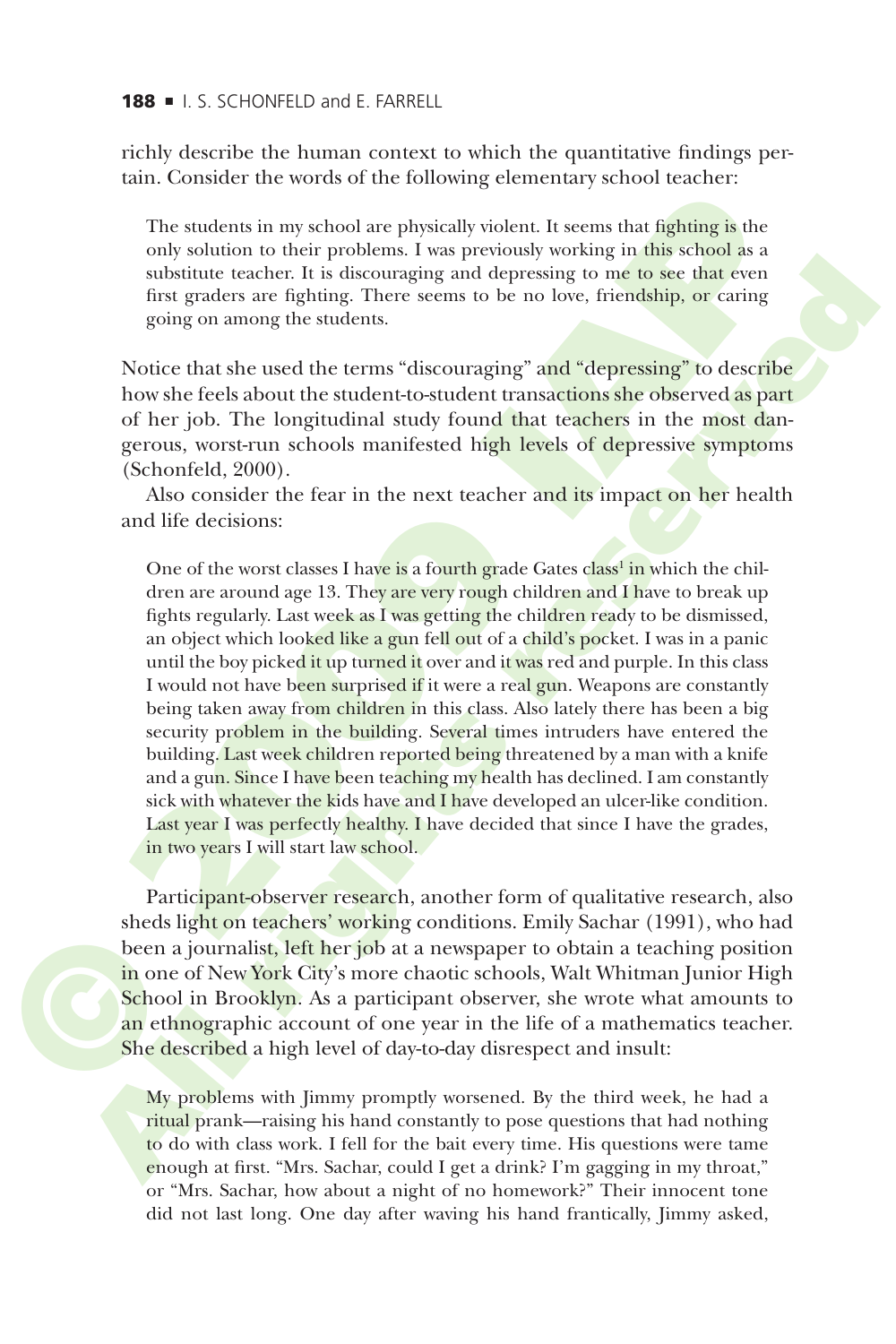"Mrs. Sachar, where do babies come from?" Calmly I told him to ask his health instructor. Another day he tried, "Mrs. Sachar, do you like sex?....Do you have orgasms, Mrs. Sachar?...Do you masturbate Mrs. Sachar?" (pp. 76-77)2

This student was not a rarity.

Later Sachar (1991) wrote:

orgasms, Mrs. Sachar?...Do you masturhate Mrs. Sachar?" (pp. 76-77)\*<br>
This student was not a rarity.<br>
Later Sachar (1991) wrote:<br>
We vere not findally informed of the gun incident until the monthly faculty<br>
We vere not fi Later Sachar (1991) word:<br>
Later Sachar (1991) word:<br>
We were not officially informed of the gun incident until the monthly faculy<br>
conference on Jamany 25td (about three webs after the indefine occurred).<br>
Then we learne We were not officially informed of the gun incident until the monthly faculty conference on January 23rd [about three weeks after the incident occurred]. Then we learned that one student had been inches away from death in the accident. Winfield [the principal] told us that a twelve-year-old boy had brought a loaded gun to school, and that it had accidentally fired in class. The bullet tore a large hole through the coat of a girl standing next to him, then ricocheted off a desk. "If the girl had larger breasts, they would have been eliminated," Winfield said, "and if she'd been turned in another direction, she'd probably be dead."  $(p. 146)^2$ 

Despite the seriousness of the situation, the principal's flippancy is evident. Sachar (1991) went on to write:

This was only the first of a series of weapons incidents. In February, one dean told me, a sixth-grade girl hit another student over the head with a hammer and was suspended for five days. A few days later, another sixth-grader brought a custom-made .410-gauge shotgun to school, and was arrested. The boy had borrowed the weapon from his fourteen-year-old brother, a drug dealer, to scare another kid at school who was "giving him trouble." A detective from the local precinct said that the boy showed no remorse: "He was quite callous, in fact."  $(p. 146)^2$ 

To compound problems like these, Sachar (1991) noted that many administrators were not forthcoming in helping the teachers tackle classroom management problems. On the other hand, Sachar (1991) observed that the administrators tended to squelch reports of school violence.

Qualitative material from Barry Farber (1991) in his book on teacher burnout depicts a young idealistic teacher working in an inner city school. Farber described her incessant problems controlling her class, the lack of help from an otherwise "caring" principal, and how "beat" she felt at the end of the day.

Sachar (1991) also described the physical toll of the job including exhaustion and other bodily complaints. She wrote, "I phoned this teacher on a Sunday to chat about the coming year and to gossip a bit about the school administration.

"'I'm in the midst of a diarrhea spell,' he said.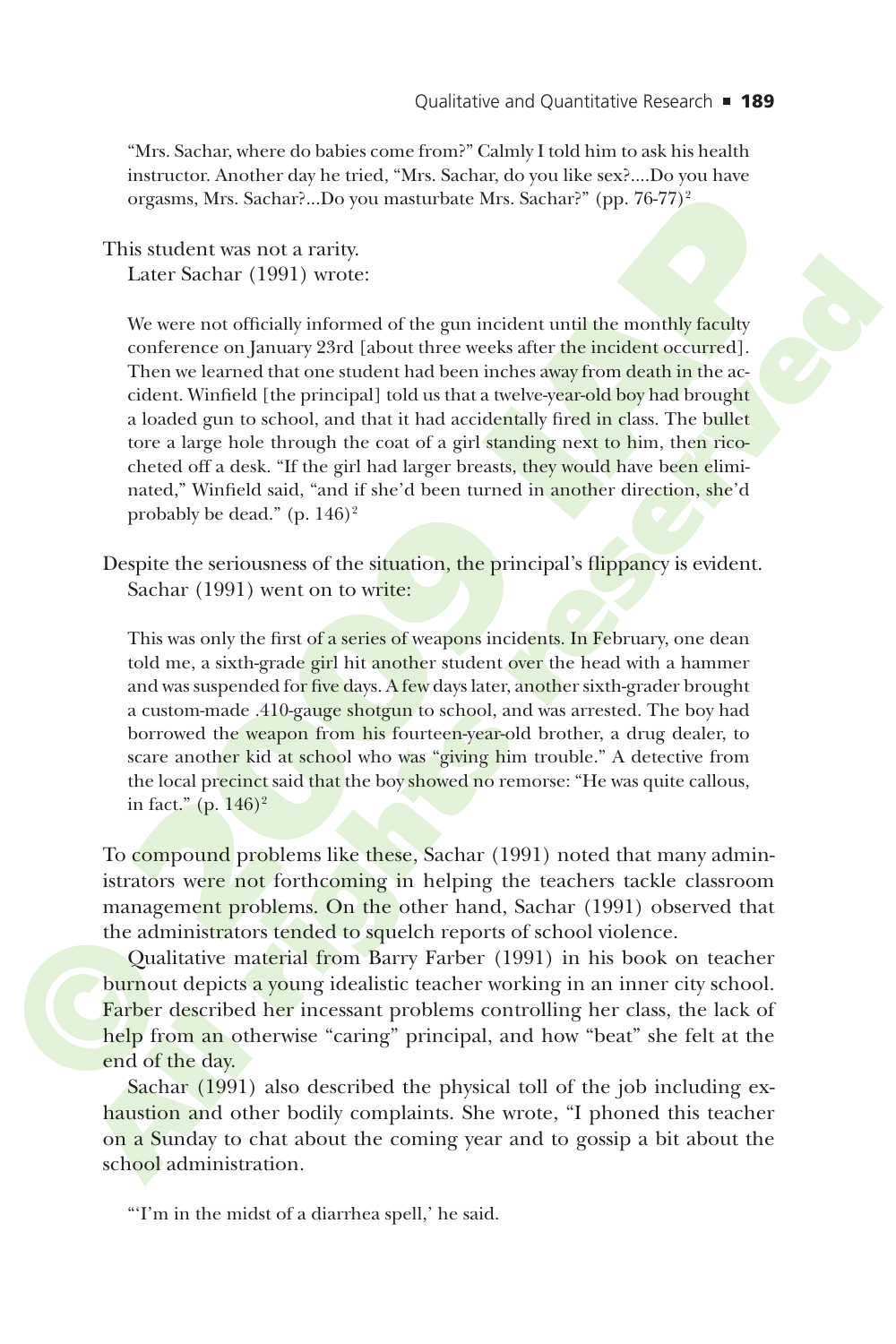"'What's wrong? Did you eat something bad?'

"'You know what's wrong,' my friend said. 'I've got to go back there in two days.'

"This was a veteran teacher with a good reputation at Whitman, a man whose company I cherished during the year." Later the man reports "I feel helpless. You have a principal who says the school is great when the school stinks. He tells you about all these great programs that exist"  $(p. 215).$ <sup>2</sup> Other teachers spoke of chronic depression.

# Making Sense of Qualitative Data

Given the wealth of descriptive material gathered from the new teachers in the longitudinal study, the project needed a method for categorizing the teachers' writings. Brenner (2006) suggested an analytic framework for interview data consisting of five phases: transcription, description, analysis, interpretation, and display. Although she presented them as a linear progression, she emphasized that working with data is often a cyclical process. In this case, the transcription was relatively easy since the data were already written.

For was a secure trache train a sate. The grad transmit and the secure track and the cases are compared the scan compary of chemical compary is compary is chemical compary is compary is chemical compary is expected to the company I cherished during the year." Later the mean report ST leed helpless. He we apincipal who say the school is great when the school siting. Here, the best constant and constant and constant exist (p. 215).<sup>7</sup> Other For the qualitative data collected in the longitudinal study, a provisional set of themes emerged "naturally" from the new teachers' writings according a method described by Farrell (1990). The readers' goal was to adhere to the principle that no preconceived theory guide this stage of the qualitative research, the readers following the groundbreaking dictum of Glaser and Strauss (1967) who advanced the view that theory arise from the data. Of course, the idea that important categories emerge from data is idealized. Popper (1963) underlined the fact that "observation is always selective," and that so much of what one observes is presupposed by a host of factors. Nonetheless, qualitative methods have a role to play in occupational-stress research.

It should, of course, be noted that qualitative researchers dispute positivist social scientists on the role of methodology. Kirk and Miller (1986) maintain that quantitative definitions of reliability and validity are rarely appropriate to the way qualitative researchers work. They argue for a theoretical rather than an apparent validity. They are less charitable when discussing reliability, calling a single method of observation continually yielding an unvarying measurement a quixotic reliability. They support linking the two concepts while realizing that there are tradeoffs between them when conducting qualitative research. Qualitative researchers lean toward validity as the more important concept with experimental controls and triangulation to increase objectivity (cf. Goodwin et al., 1997; Hugentobler et al., 1992; Kidd et al., 1996).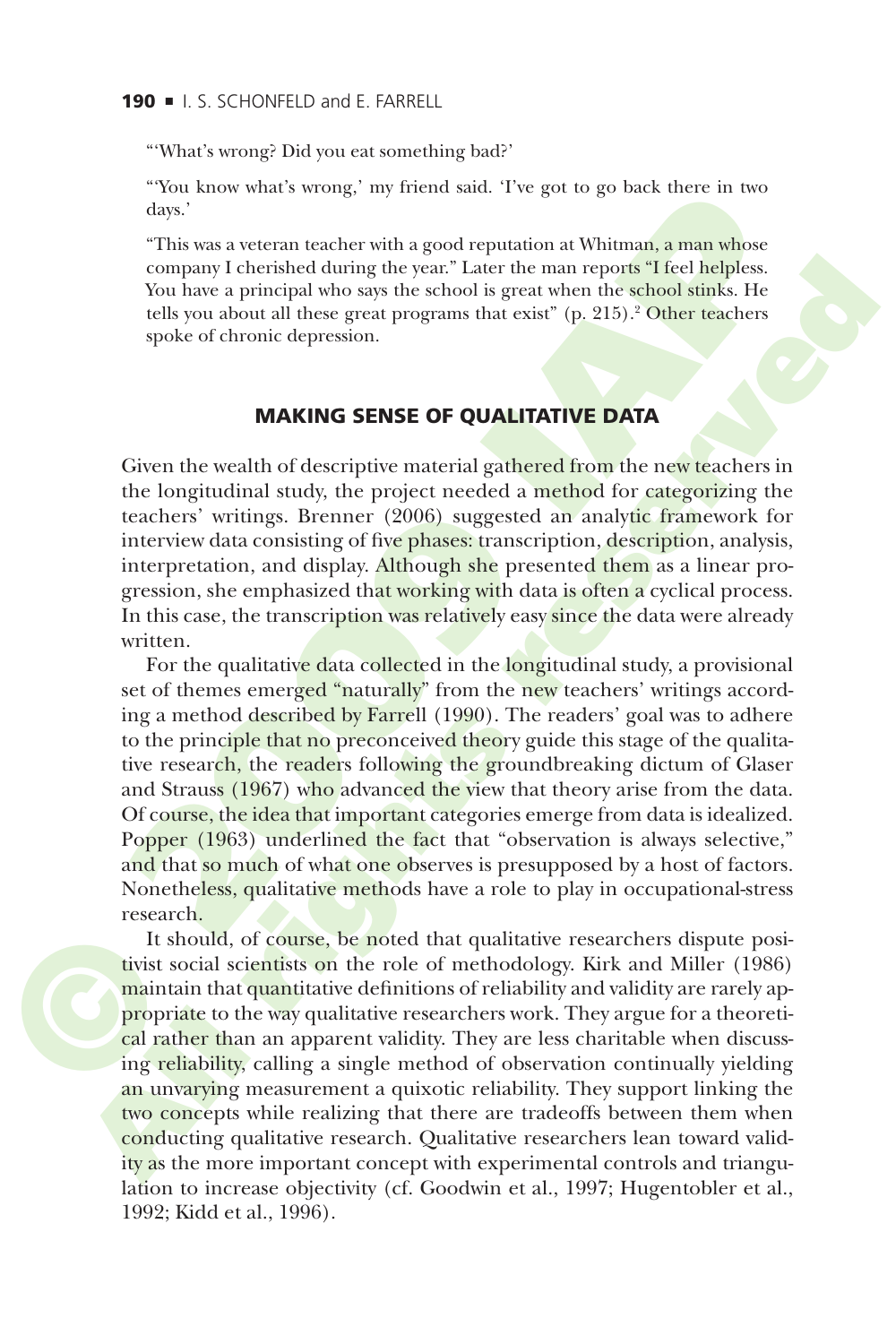Notwithstanding Kirk and Miller's (1986) admonitions about reliability, Schonfeld and Santiago (1994) needed a way to make sense of hundreds of pages of teachers' descriptions of their working conditions that were collected in the context of the longitudinal study. After the initial content analysis, the two readers independently read through a series of about 75 writings, categorizing the writings by the provisional set of themes. After the readers examined their disagreements, they slightly altered the categorical scheme. The readers then proceeded to classify another series of about 75 descriptions using the revised scheme, checked how reliably they classified the writings, and made additional adjustments in the categorical scheme based on the location of disagreements. They blindly and incrementally refined the initial set of categories. With the final set of categories, the pair of readers obtained coefficient *kappas* (Cohen, 1960) of .79 or greater for every category, indicating a satisfactory level of inter-rater agreement. *All* the teachers' writings were reread and sorted on the basis of the final categorical scheme.

of pages of reachers' descriptions of their working conditions that were<br>colected in the context of the longitudinal study.<br>After the initial context colected in the context of the longitudinal study.<br>After the initial co anays, in: to wrotaes nuce<br>penneturity reat monogra a series to anom risk matrices. The case<br>of the continue of the provisional set of themes. After the real<br>descriptions with the case of the provisional set of themes. Af With rare exceptions (Isaksen, 2000; Keenan & Newton, 1985; Kidd et al., 1996; MacDonald & Korabik, 1991, Schonfeld & Santiago, 1994), among the 40 qualitatively organized studies of occupational stress that the authors reviewed, most investigators neglected to apply *kappa* to assess the reliability of their results. Kidd et al. (1996) reported on a validity check that involved the successful application of their agricultural stressor coding scheme, which they developed for one sample of farmers, to another farm sample. Goodwin et al. (1997) developed a validity check by having (1) salespersons scrutinize the transcripts of their responses to a semi-structured interview and (2) outside experts review transcripts and codes in this research on salespersons' responses to a major job stressor. Although most qualitative research is, by definition, interpretative (Erickson, 1986; Farrell, Pegero, Lindsey, & White, 1988; Rabinow & Sullivan, 1987), we suggest that some of the tools (e.g., *kappa*) employed by quantitative researchers can be used to strengthen qualitative research.

# FOUR THEMES EMERGE FROM THE TEACHER DATA

Four categories emerged from the new teachers' descriptions: (a) interpersonal tensions and lack of support among colleagues/supervisors, (b) happiness with one's job, (c) violence and other security problems, and (d) classroom management problems. Teachers' descriptions sometimes reflected more than one theme. The themes illuminate problems with which quantitatively oriented occupational-stress researchers have grappled. The first two themes to emerge from the teachers' writings accord with quantitative research literature on social support. Many new teachers described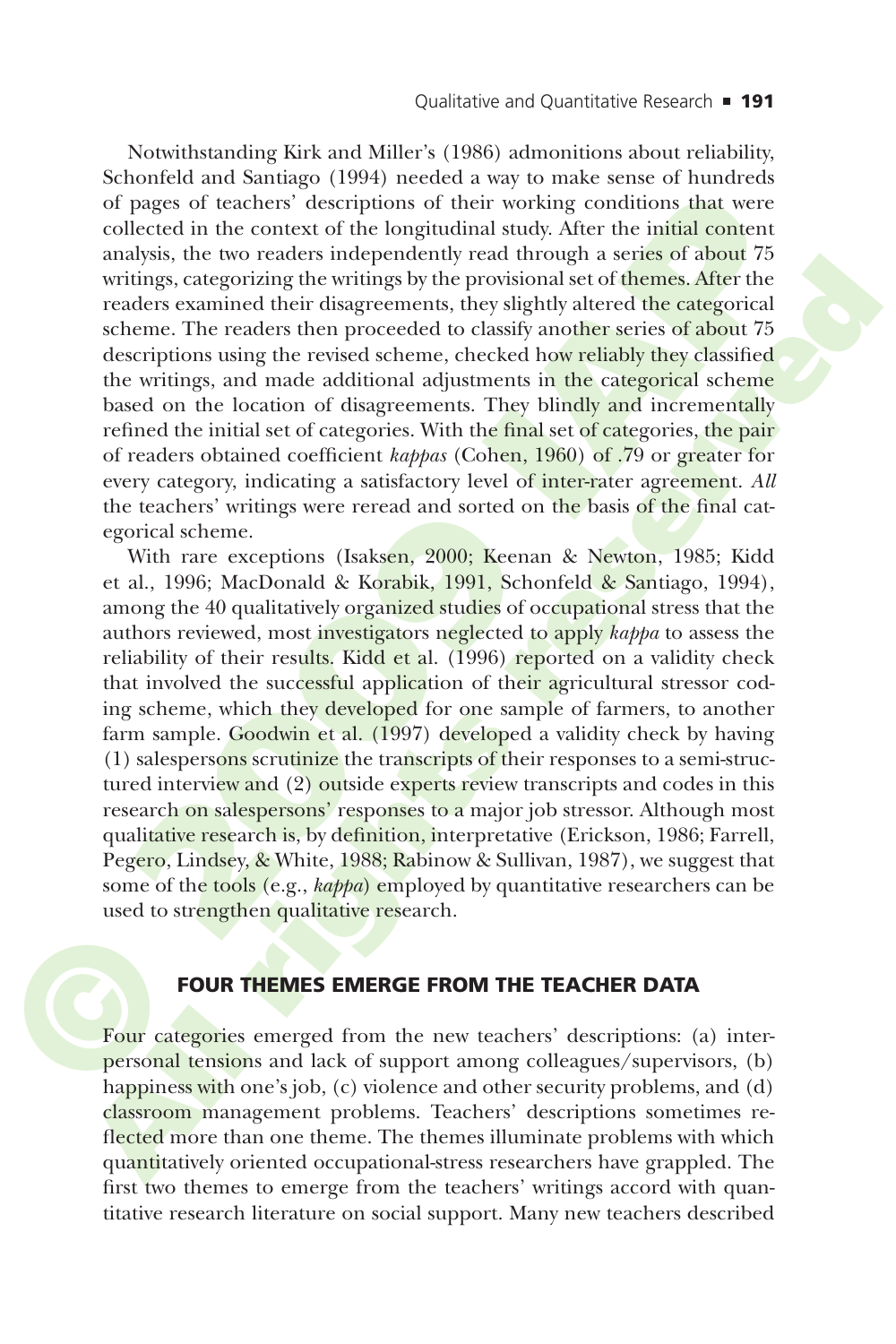their distress when supervisors absented themselves from the supervisory role or when they obtained jobs in schools characterized by interpersonal tensions among the faculty or between faculty and administrators. By contrast, when new teachers reported being happy with their jobs, they often described the importance to their well-being and success in managing a classroom, of good relationships with colleagues and supervisors. For example, a fourth-grade Catholic school teacher wrote:

Where I work the teachers are very close. They help each other when help is needed. There is only one [other] teacher who is also teaching for the first time and we are close. We usually talk about school and our own personal life but we don't do any recreation together.

Although some parochial schools offer important clues for improving public schools (Bryk, Lee, & Holland, 1993), the above teacher went on to complain about the difficulties she experienced in making ends meet because she earned a considerably lower salary than her public school colleagues. In general, when teachers expressed satisfaction with their jobs, they tended to mention reliable colleagues and administrators who were available to help them (Schonfeld & Santiago, 1994).

tensions among the faculty or between faculty and administrators. By contrast, when new teachers reported being happy with their jobs, they ofter described the inportance to their will-being and success in managing classro desirroe to the melanomial and sole and sole and manifesting and sole and manifesting and dispersions, for example, a fourth-gradie Catholic school teacher worse. They help each other where level, there are the word the me The theme of violence in the schools is particularly troubling. Violent and overly aggressive behavior is often evidenced in qualitative research on teachers (Engelbrecht et al., 2003; Ginsberg et al., 1987; Schonfeld & Santiago, 1994; Smith & Smith, 2006; Steggerda, 2003; Younghusband, 2008). Teachers reported on the personal consequences of having been victimized by violent students. Teachers also reported being affected by the *prospect* of violence even on occasions in which student violence was not in evidence. For many teachers, violence often seemed to be lurking. The picture is troubling enough to warrant public health concern.

Apart from the violence, teachers described having students who were verbally, if not physically, assaultive (recall Sachar's Jimmy). The disruption caused by the behavior of some children sabotaged lessons, causing teaching to proceed haltingly, in a stop-and-go manner, if at all. Thus even if teachers did not become victims of violence, they had to be concerned about being targets of endemically disrespectful behavior that makes managing classrooms difficult.

The qualitative findings just described suggest that if the qualitative and quantitative research traditions can be linked, a truer, more rounded picture can emerge of what it is like to work in a variety of school environments and the consequences those environments hold for teachers. The qualitative findings provide a context for the discovery (Reichenbach, 1951) of insights that contribute to a theory of job stress. Sachar's (1991) participant-observer investigation and Schonfeld and Santiago's (1994) study of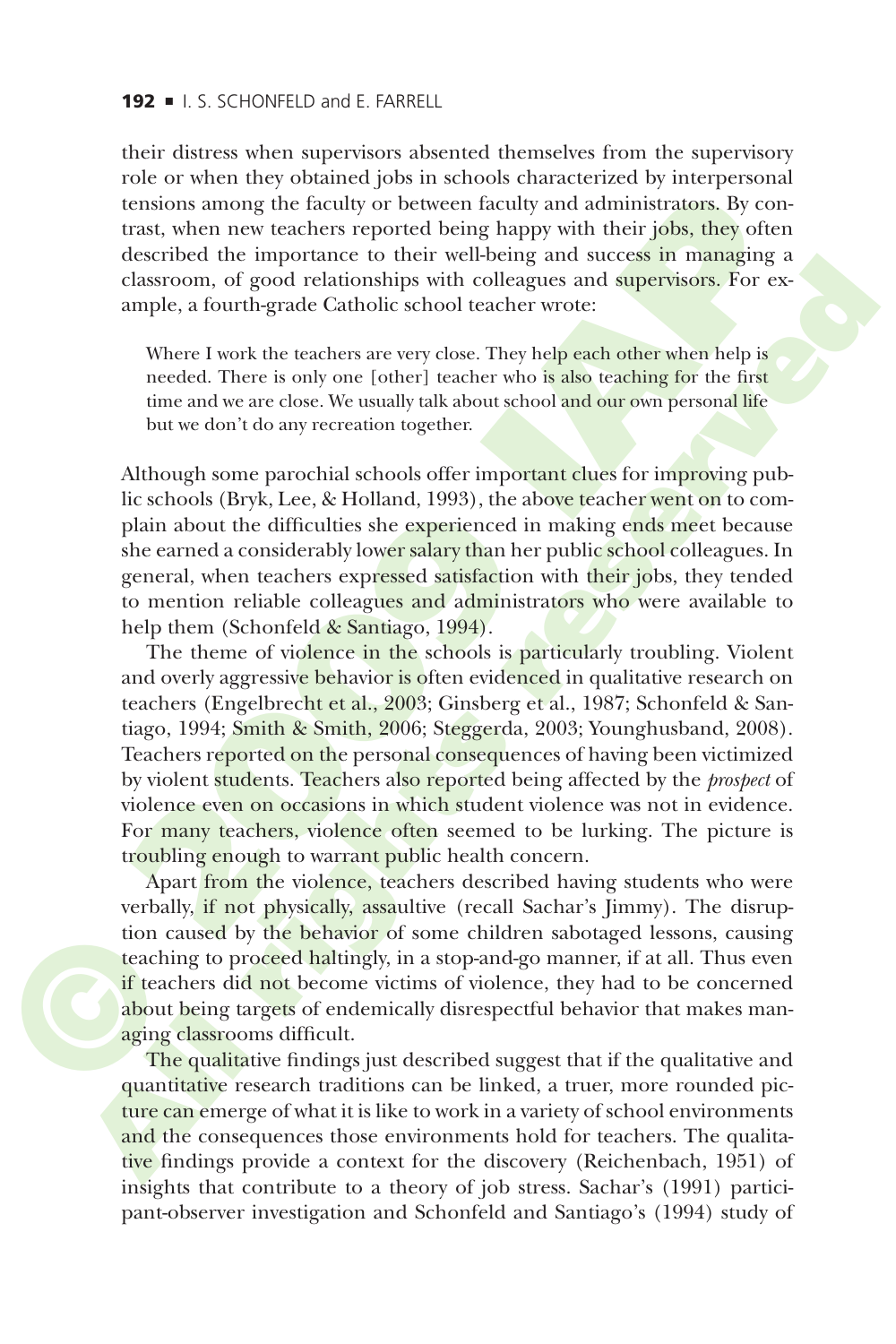teachers' descriptions of their jobs provide insights into why working in some schools may be normatively stressful. Although there are a number of different models of the stress process (Dohrenwend & Dohrenwend, 1981), a model of the stress process to emerge from the qualitative findings from both the longitudinal study and from the work of Sachar (1991) dovetails with Dohrenwend's (1979) pathogenic-triad theory of stress.

Dohrenwend (1979), in reviewing research on extreme situations, found that stressful life events can engender psychopathology in individuals in whom evidence of psychopathology had previously been absent. This is not to argue that teachers are in a position similar to that of combat infantry. Research, however, suggests that combinations of undesirable life events are particularly toxic when such events (a) are unanticipated, unscheduled, and outside the individual's control; (b) lead to physical exhaustion; and (c) reduce social support. The elements of Dohrenwend's (1979) theory of stress are well illustrated by the above examples. Clearly many teachers are affected by a dangerous level of violence in the schools that is a cause for anxiety.

It is, moreover, unlikely that academically trained individuals seeking entrance into a profession would foresee violence and endemically discourteous and disrespectful behaviors as everyday working conditions. Louis (1980) highlighted the demoralizing effect of the unrealistic expectations many new workers bring to their jobs. By contrast, among individuals entering the teaching profession only to work in the most chaotic and threatening schools, commonplace expectations regarding workplace safety and respect are not met (also see Steggerda, 2003).

different models of the stress process (Dohrenwend & Dohrenwend, 1981),<br>a model of the stress process to comerg from the qualitative findings from<br>both the longitudinal study and from the work of Sachar (1991) doverals<br>wi bond net couput<br>antarism statistical and yart tronchi and yart tronchi and yart tronchi bond and trees the content (1979) partogeneitectrical theory of stress.<br>
The treescond (1979) and preserved on extreme sintations, fo Qualitative findings of the longitudinal study, more than the quantitative results, underscore the *shock* and uncontrollability of teachers' encounters with aggressive students (Schonfeld & Santiago, 1994; Smith & Smith, 2006), showing the applicability of Dohrenwend's (1979) theory of stress to teaching. Sachar's (1991) participant-observer findings also highlight this sense of shock in encountering so much violence and disrespect as a normal and, too often, uncontrollable part of one's work role. The sense of violence and shock is illustrated by an incident, this time occurring in the neighborhood of Sachar's (1991) school, in which one Walt Whitman student, who began by bullying another Whitman student, set the other student on fire, severely burning, and almost killing, the victim. The appalling event brought to mind the words of the school's namesake, "I mourn'd, and yet shall mourn with ever-returning spring."

Some of the above described qualitative findings highlight another element of the pathogenic triad. Although examples cited earlier suggest that exhaustion can accompany the job, such exhaustion does not betray ill conditioning on the part of the teacher incumbent. One new male teacher, who had contributed qualitative data to a pilot study, had been an intercollegiate trackman and cross-country runner. He obtained a job in a New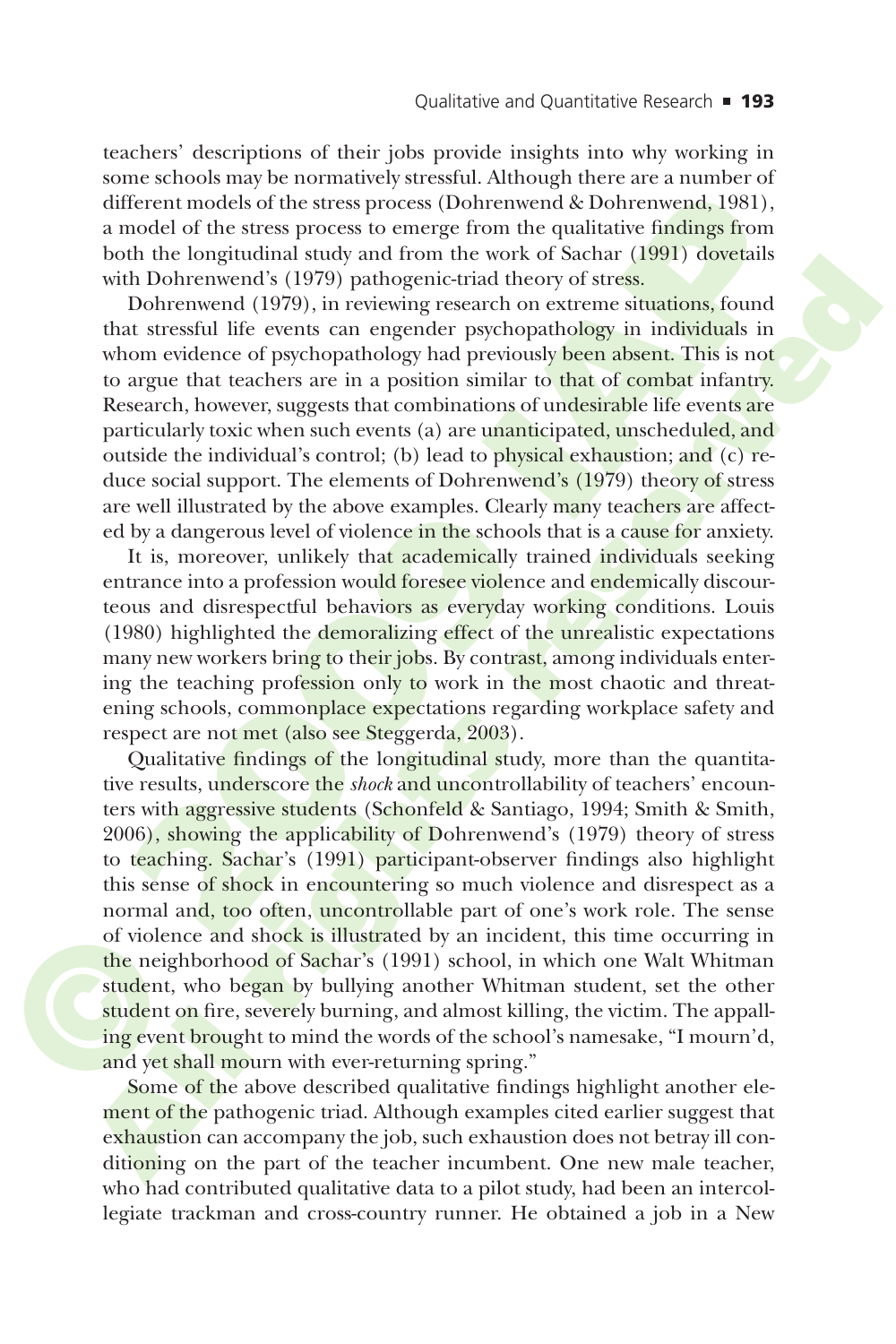York City junior high school in which only a small proportion of students read on grade level. He reported going to sleep just after he got home from work at about four o'clock in the afternoon. He attributed his fatigue to two sources: the energy he expended trying to maintain order within his classes and the piercing noise, as manifest in students' loud talking and yelling, that permeated the school building throughout the day. One of the school's deans, a former starter on a major college football team, evolved into a three-pack-a-day chain smoker.

work at about four o'clock in the afternoon. The attributed bis latigue to<br>two sources: the corresponded triving to maintain order within his<br>desired bis satigue to<br>two sources: the correspondent conducting through the dis Lasses and une pietung most and many and many and many and many and the school building throughout the day. One of the school building throughout the day, One of the school building throughout the day one of the school bui As mentioned earlier, teachers in the longitudinal study who reported satisfaction with work often indicated that collegial relations with coworkers and, sometimes, administrators contributed to that sense of satisfaction. By contrast, other beginning teachers who participated in the longitudinal study complained about being cut off from their more senior colleagues. They described administrators who rarely helped them develop the skills required to manage classrooms. Sachar (1991) described a principal who rarely helped new teachers adjust to the classroom, frequently isolating himself in his office, and a dean who seldom helped teachers with the violent students who were his responsibility to discipline; the principal's lack of involvement continued for years after Sachar left the school, ending only when he was relieved of his job owing to his inaction over a case of sexual molestation (Steinberg, 1997). Events and conditions that deny the individual support are part of the pathogenic triad.

Sachar's (1991) insider's description of an urban public school and qualitative data from the longitudinal study pointedly indicate that many of the difficulties teachers encounter come as a package, if not as a triad. One observes in the same school many troubled and violent students who block effective instruction for all students as well as imperil everyone's safety, administrators who do not extend themselves to help teachers gain skill and competence, and a generally poorly managed, isolating, dirty, and noisy environment, a workplace from which teachers return home drained. Qualitative research thus paints a picture that suggests that some school environments are quite toxic to any teaching candidate with ordinary expectations about starting out in an honorable profession.

# The Strengths and Limitations of Qualitative and Quantitative Research

Qualitative research will not help investigators test hypotheses derived from theory, nor of course is it meant to. The history of science, however, indicates that the strength of qualitative observation—we include uncontrolled, practical observation—is in theory development and hypothesis generation. We highlight four examples from diverse areas of medicine to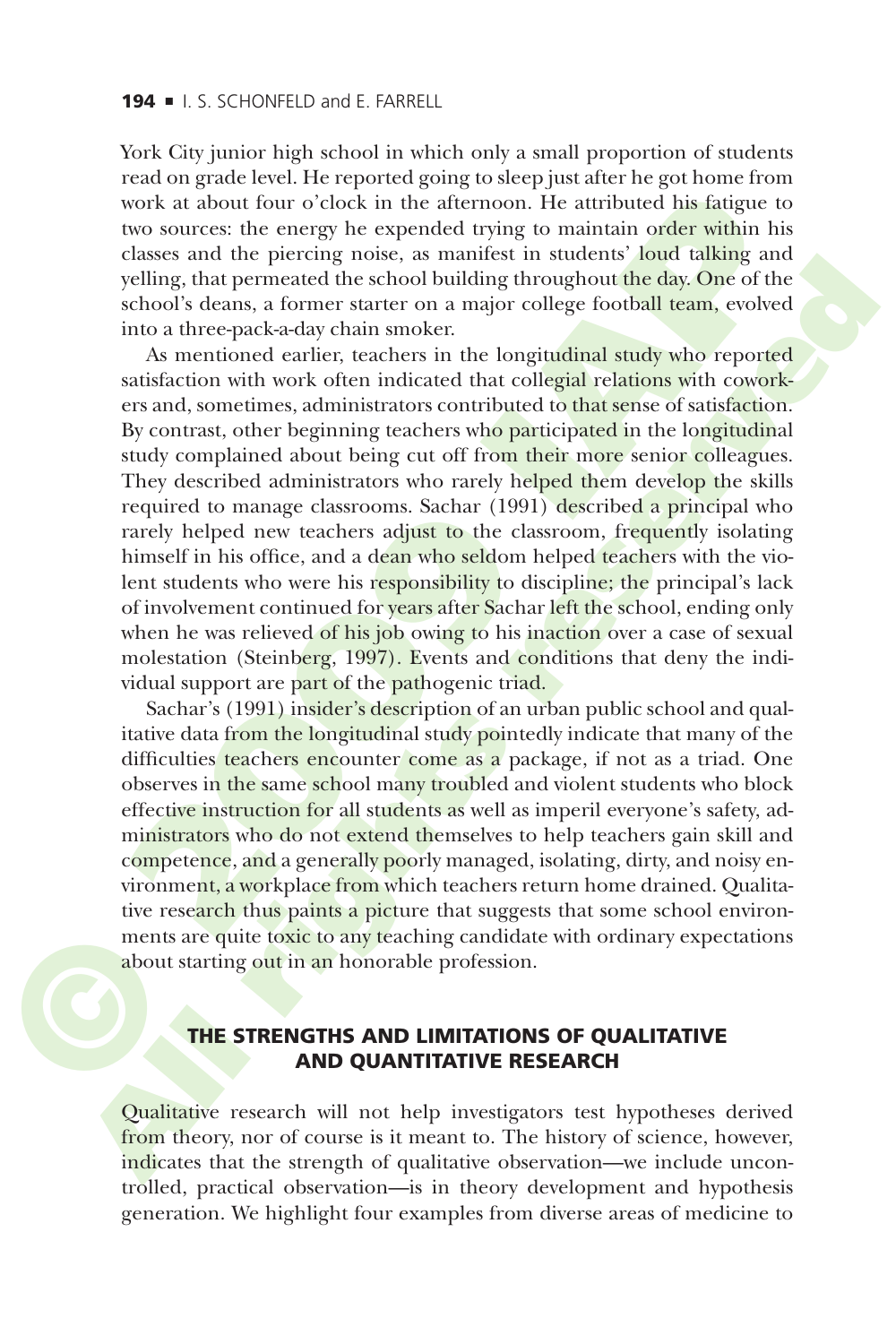underline this point. We chose medicine because of the value the research has had for the well-being of large numbers of people. First, *en route* to mankind's conquest of smallpox, what might termed qualitative observations, often made by ordinary people long before Jenner's discovery of a vaccine, suggested the proto-hypothesis that inoculating susceptible individuals with small amounts of secretion from the pustules of affected individuals affords the inoculees immunity from the disease (Hopkins, 1983; Razzell, 1977). This experience contributed to the development of a theory of contagion, and helped undermine rival humoral theories of smallpox (Miller, 1957).

Similarly, the experience of sailors dating back to the time of Francis Drake suggested that fresh fruit, particularly citrus fruit, prevents and cures scurvy (Carpenter, 1986). Carpenter (1986) showed that from the beginning of the seventeenth century, the men of the Hudson's Bay Company kept scurvy to a minimum by sending small amounts of lime juice with its crews. We can call this an action hypothesis based on qualitative observational data. When fresh vegetables were unavailable, fresh game supplied by Hudson's Bay hunters throughout the year, kept scurvy at bay. In the eighteenth and nineteenth centuries there were a number of ill conceived theories of the disease (e.g., cold moist climates, potassium deficiencies) that led to ineffective treatments and preventive measures. Later, highly controlled research, built upon the clues provided by earlier uncontrolled observation, linked vitamin C to the prevention of scurvy.

kind's conquest of smallpox, what might termed qualitative observations, of<br>en made by vortinary people long before Jemer's discovery of a vectories, suggested the proto-hypothesis that morulating susceptible individuals suggested or protospyoness us an otonially sate perme manusa served in the public of safected individuals affords<br>
in and amounts of scention from the pushules of affected individuals affords<br>
This experience contributed The discovery of fluorides' protective effects began with uncontrolled observations by dental practitioners who first described brown mottled tooth enamel in children living in a region of the Rocky Mountains (Black & McKay, 1916). Black and McKay (1916) believed they identified a new kind of dental pathology, noting the "general evil effect of the countenance of the individual" (p. 142). They observed that the amount of mottling was directly related to the age at which each child entered the region and that "as to caries, the teeth of these children compare favorably with those of other communities where endemic mottled enamel is unknown" (p. 145). More than ten years later the mottling was linked to the presence of fluorides in the drinking water as well as to a lower incidence of dental caries (Ainsworth, 1932). These early observations paved the way for controlled hypothesis-based research on the protection from dental caries fluorides afford (Ward & Miller, 1978).

In psychiatry, uncontrolled, clinical observation first identified infantile autism (Kanner, 1943), a syndrome reflecting "the presence of markedly abnormal development in social interaction and communication and a markedly restricted repertoire of activity and interests" (American Psychiatric Association, 1994, p. 66). The syndrome is distinct from other debilitating mental disorders including schizophrenia. Kanner's case study description of the syndrome has been well supported in the research literature (Rim-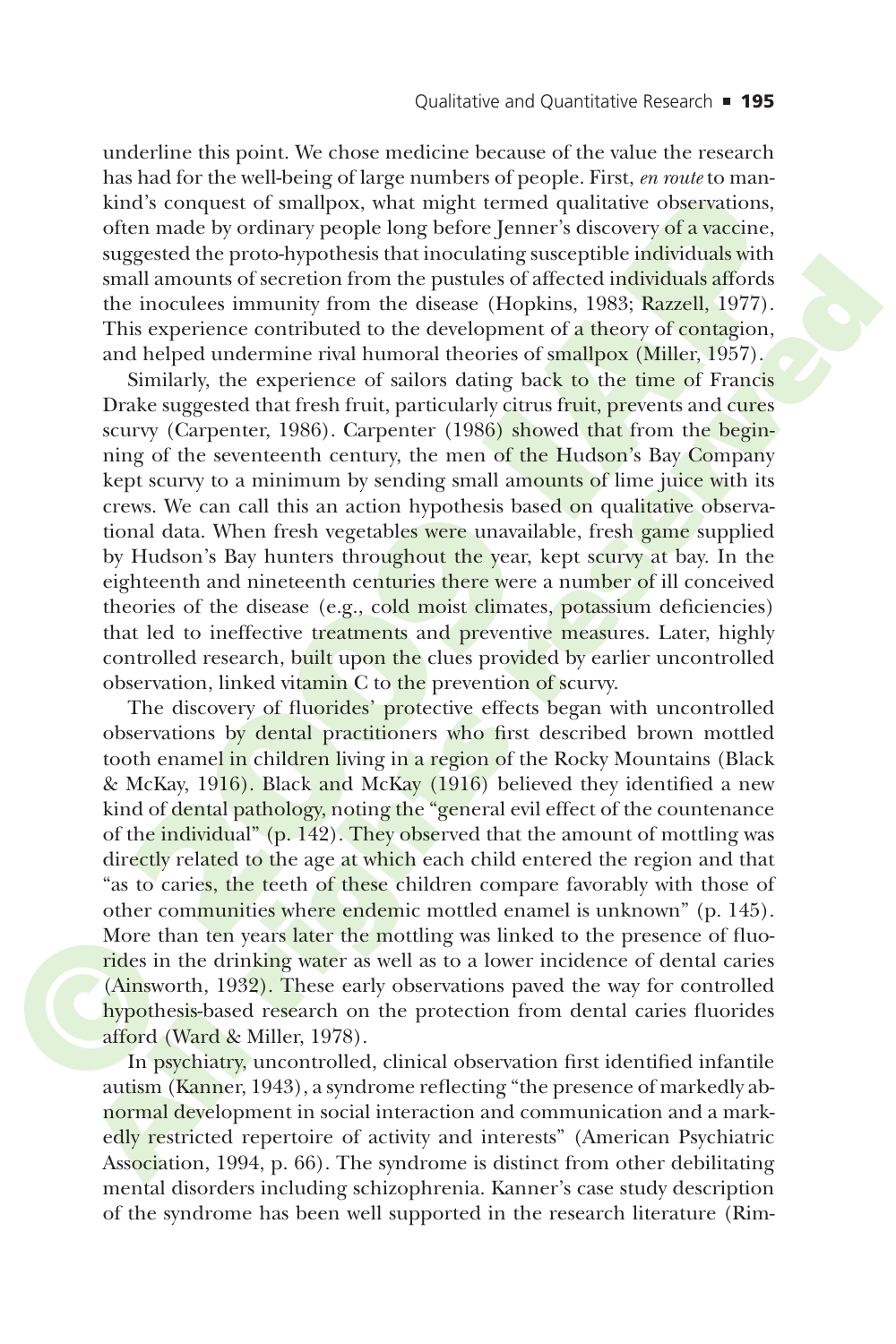land, 1964; Rutter & Schopler, 1979). Kanner's description of the very-early developing and highly unusual behavior associated with the disorder has suggested an organic cause (Rimland, 1964).

These examples from the history of science emphasize, albeit in different contexts, an idea underlined by Kidd et al. (1996), namely, that "qualitative methods are preferred to quantitative methods when there is little information known about a phenomenon, the applicability of what is known has not been examined, or when there is reason to doubt the accepted knowledge about a given phenomenon" (p. 225; cf. Goodwin et al., 1997). By contrast, when qualitative methods are employed in a field that has been well explored, it is likely that the theoretical insights that emerge from the data will make contact with existing theories.

suggesied an organic cause (Rimland, 1964).<br>
These camples from the history of science emphasize, albeit in different concrets<br>as, an idea underlined by Kidd et al. (1996), namely, that "qualitative methods are preferred ent to meas, an used uniterative by whut et at, (1390), hamely, uat quantized by a statement of the splitchiling what is known and the comparison have a been examined, or when there is respected known and the accepted kno Popper (1963) was right about the selective nature of observation. It is too unrealistic to hold to the view that theory will emerge from qualitative data untainted by the investigator's prior exposure to existing theory and research findings. For example, in research on stressors affecting farmers, a coding scheme for stressors was developed based on a coding dictionary developed from the extant literature on agricultural stressors (Kidd et al, 1996). Blase (1986; Blase & Pajak, 1986) in his qualitative research on teachers found that work overload is a prominent stressor although the quantitatively oriented literature has viewed overload this way in research antedating his. Despite adhering to the Glaser and Strauss's (1967) canon of letting theoretically important categories emerge from the data, Goodwin et al. (1997), in one of the methodologically soundest qualitative studies we reviewed, found problem- and emotion-focused coping strategies in salespeople's responses to major account loss, coping strategies long known to the quantitatively oriented investigators. Schonfeld and Santiago (1994) anticipated stress-related themes as best they could but "took care to avoid imposing [existing theory]" on the data. Schonfeld and Santiago were aware that they should enter the qualitative phase of the research with an open mind and let themes and theory emerge from the data *á la* Glaser and Strauss (1967); they were nonetheless aware of the existence of Dohrenwend's (1979) pathogenic triad as well as other models of the stress process. There is thus an unavoidable tension in qualitative research.

There are two other limitations to qualitative research that need to be mentioned. One is the problem of reactivity. People who are observed sometimes change in response to the presence of an observer (Shai, 2002). The second is the concern that the researcher may overidentify with the workers being observed. The first author was once a mathematics teacher, and was concerned about the potential for his overidentifying with teachers, which in turn would affect his interpretation of the qualitative findings. One way to at least partly overcome these limitations is through the deployment of multiple observers and multiple interpreters, and the subjecting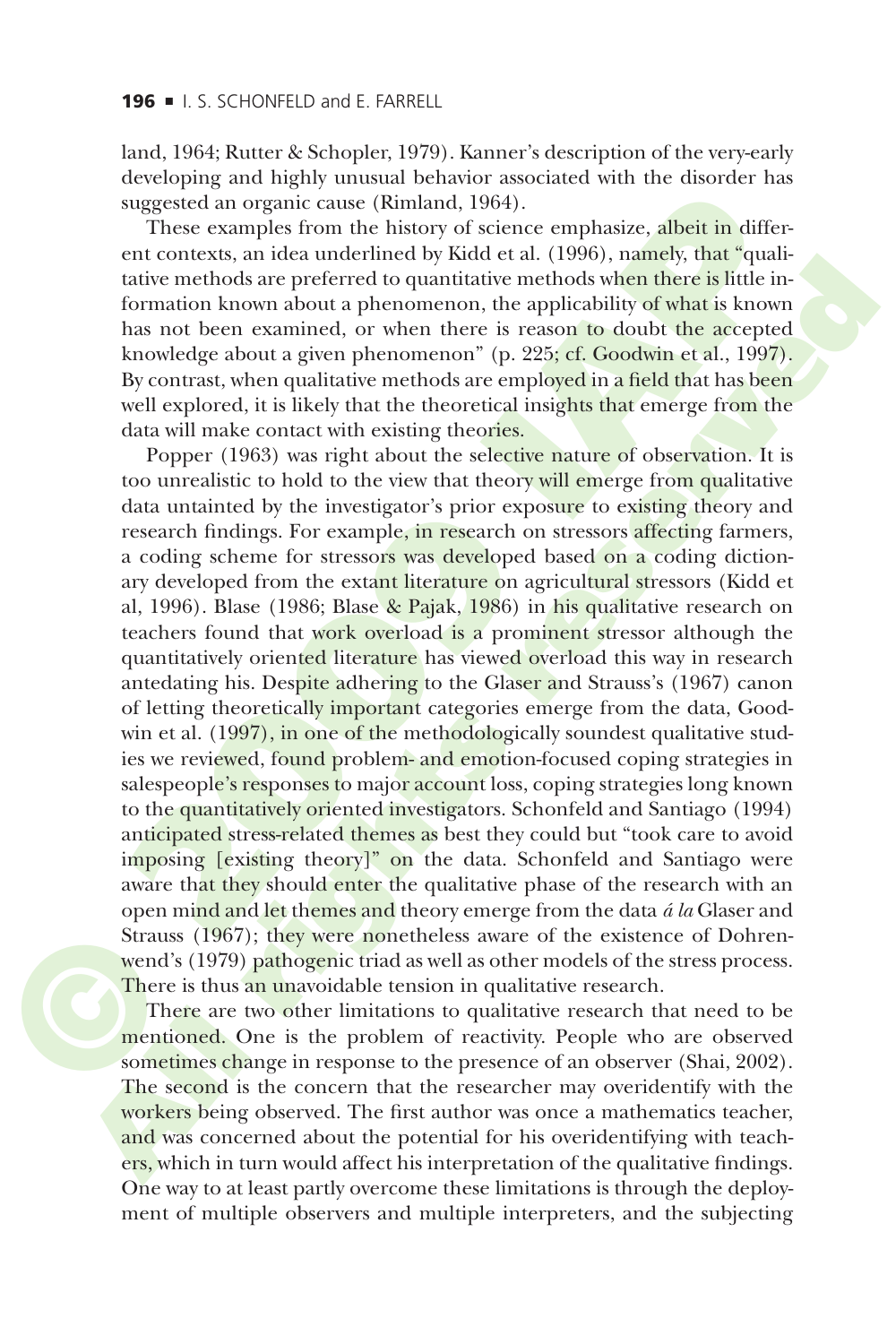of hypotheses generated by qualitative research to rigorous testing using quantitative methods.

Qualitative research nonetheless is valuable, even in fields where much is already known. Insights from qualitative research can call attention to new ways of categorizing data when the data are relatively unstructured (Blase & Pajak, 1986). Even in well trodden avenues of research, qualitative methods can provide surprising new ideas. Qualitative methods can identify important occupational stressors that research has overlooked. For example, incidents involving time wasting among engineers (Keenan & Newton, 1985) and difficulties women managers have in motivating subordinates (MacDonald & Korabik, 1991) are stressors that previous research had missed. Qualitative research has helped to identify coping responses such as self-care activities in nurses (Hutchinson, 1987) that previous research has missed. Whether in well-studied areas or new areas of research, qualitative methods can help investigators understand the meaning and intensity stressful incidents hold for workers (Dewe, 1989; Dick, 2000; Isaksen, 2000; Jex et al., 1997; Polanyi & Tompa, 2004; Steggerda, 2003), helping to lay a foundation for hypothesis testing and scale construction in quantitative research.

Constrainte research nonetheless is valuable, even in fields where much is<br>alvado known. Insights from qualitative research can call attention to new<br>ways of categorizing data when the data are relatively unstructured (Bl way or categorizing usan were use tack are reactively univariate to use<br>the Rigial, 1986). Even in well rotade an aeronics of research, qualifative methods can aeronic<br>straining reserved as Collaintie methods can density i It should be noted that both quantitative and qualitative data have been misinterpreted. Gould (1981) gives myriad examples of the former happening in his survey of the early research on human intelligence and race. An example of the latter error comes from Kanner (1943, 1949) who described the parents of autistic children as extremely cold and undemonstrative; in the popular press he went as far as to describe them as "just happening to defrost enough to produce a child" (The child is father, 1960, p. 78). Even if Kanner's observations were accurate, quantitative research shows that the observations would only apply to Kanner's clinical sample, and would be unrepresentative of the population of parents of autistic children.<sup>3</sup> A good deal of theorizing followed Kanner's papers suggesting that parental personality and behavior contributed to the etiology of the disorder (Cantwell, Baker, & Rutter, 1979; McAdoo & DeMeyer, 1979). Although the preponderance of evidence from rigorously designed, quantitatively organized studies is much more compatible with biological than psychological causal theories of autism (Dawson & Castelloe, 1992; Dawson & Osterling, 1997; Rutter & Schopler, 1979), an unfortunate effect of psychogenic theories that precipitated out of qualitative observational research is that of adding to the distress of parents of mentally disabled children, by falsely suggesting to the parents that their defective caregiving gave rise to their children's disability (Rimland, 1964).

This paper advances the view that qualitative observation and quantitative methods in research on occupational stress help investigators push toward a common goal, namely, understanding, and doing something about,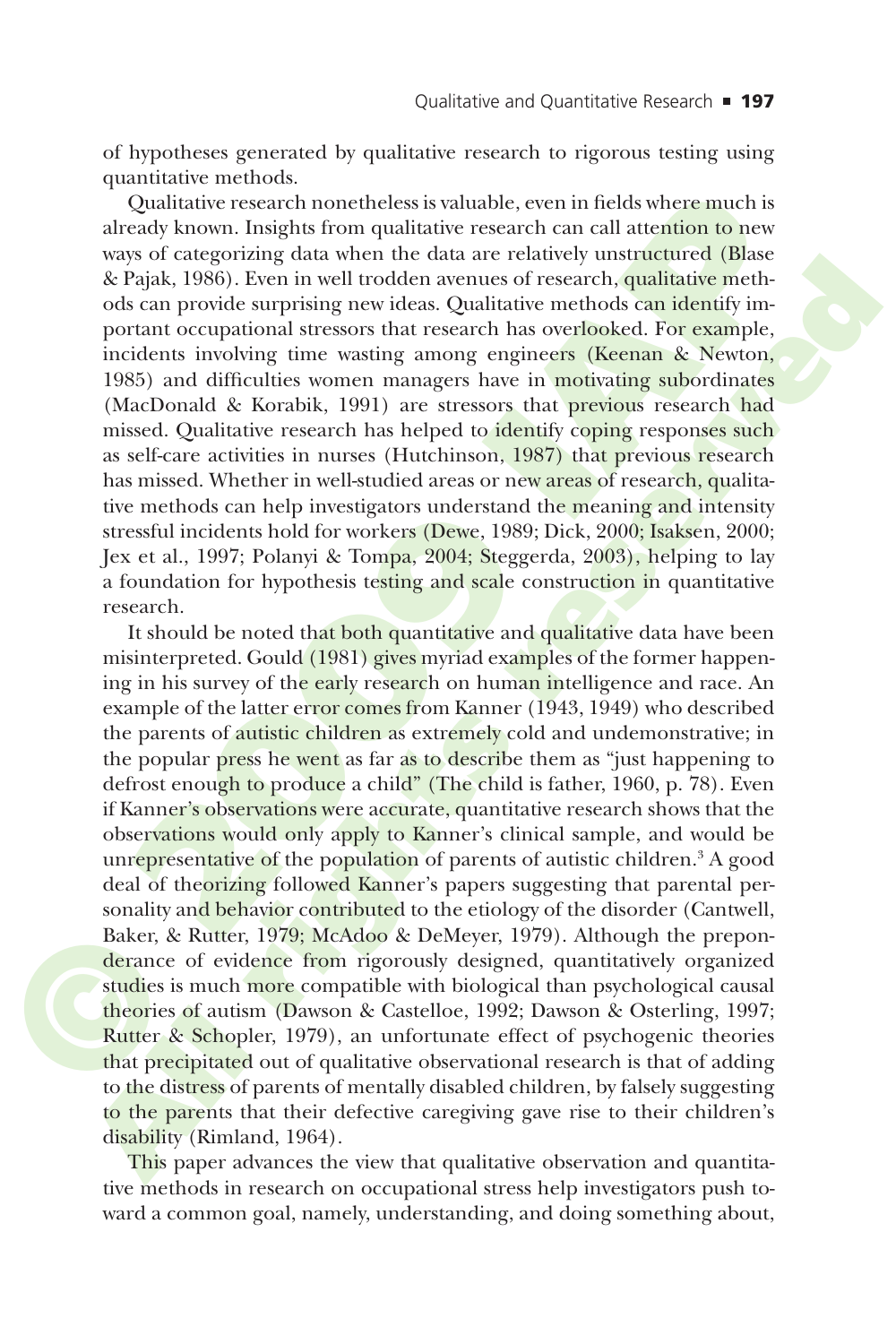the stressors affecting workers. The history of scientific research teaches that uncontrolled, observational inquiry has contributed significantly to theories of the etiology of physical and mental disorder. Teachers' and participant-observers' descriptions of day-to-day work activities have contributed to theories of teacher stress (Jackson, 1968; Kohl, 1976).

theories of the etiology of physical and mental disorder. Teachers' and participatent becomes 'descriptions of daytedoaly work activities have uterd to theories of tackerbar stress (Jackson, 1968; Kohl, 1976).<br>
It is, how net on theories so tractic sures the stational and quantitative reserved in the form is the stational and quantitative reserved in the substitute for appropriate quantitative reserved is the substitute for appropriate qua It is, however, important to emphasize the limits of both qualitative observational and quantitative research. Qualitative research should not substitute for appropriate quantitative methods of verification; qualitative research is ill suited for hypothesis testing. Consider the damage done by qualitative researchers (e.g., Bettelheim, 1967) who, on the basis of uncontrolled, clinical-observational evidence, wrongly attributed autism to deviant parental behavior (see Pollak, 1997) or mistakenly attributed schizophrenia to "the severe warp and early rejection" of important figures such as the so-called "schizophrenogenic mother" (Fromm-Reichmann, 1948). Qualitative research can be helpful in contexts of discovery; quantitative research is more applicable to understanding measurable differences in discreet phenomena than to "thick descriptions" (Geertz, 1973) of workers in stress-producing settings. At the same time, we stress that it would be unfortunate to write off quantitative methods as a source of theoretical insight. Quantitative methods also play an important role in the context of discovery. For example, Trow (1957) pointed out that Durkheim's (1897/1951) crude quantitative data, data that were far removed from the experiential context, added "much to our understanding of some of the most subtle and complex aspects of social life" (p. 35).

The four themes that emerged from the examination of the qualitative data which the teacher studies produced were incorporated into research questions relevant to the analyses of the quantitative data generated by the longitudinal study (Schonfeld, 2001). Both the contexts of discovery and verification are essential to the research process (Reichenbach, 1951). We advance the view that in occupational-stress research qualitative methods can be helpful in the context of discovery because such methods can contribute to (a) theory development, (b) hypothesis generation, (c) the identification of heretofore unidentified stressors and coping responses, and (d) a rich description of stressful transactions that humanize what quantitatively oriented researchers endeavor to study.

### Acknowledgment

Preparation of the paper was supported by NIOSH/CDC grants no. 1 01 OH02571-01 to -06 and PSC-CUNY Award Program grants nos. 667401, 668419, 669416, 661251, and 63593. We extend special notes of thanks to Phillip Morgan, Sigmund Tobias, and George Schonfeld. All correspon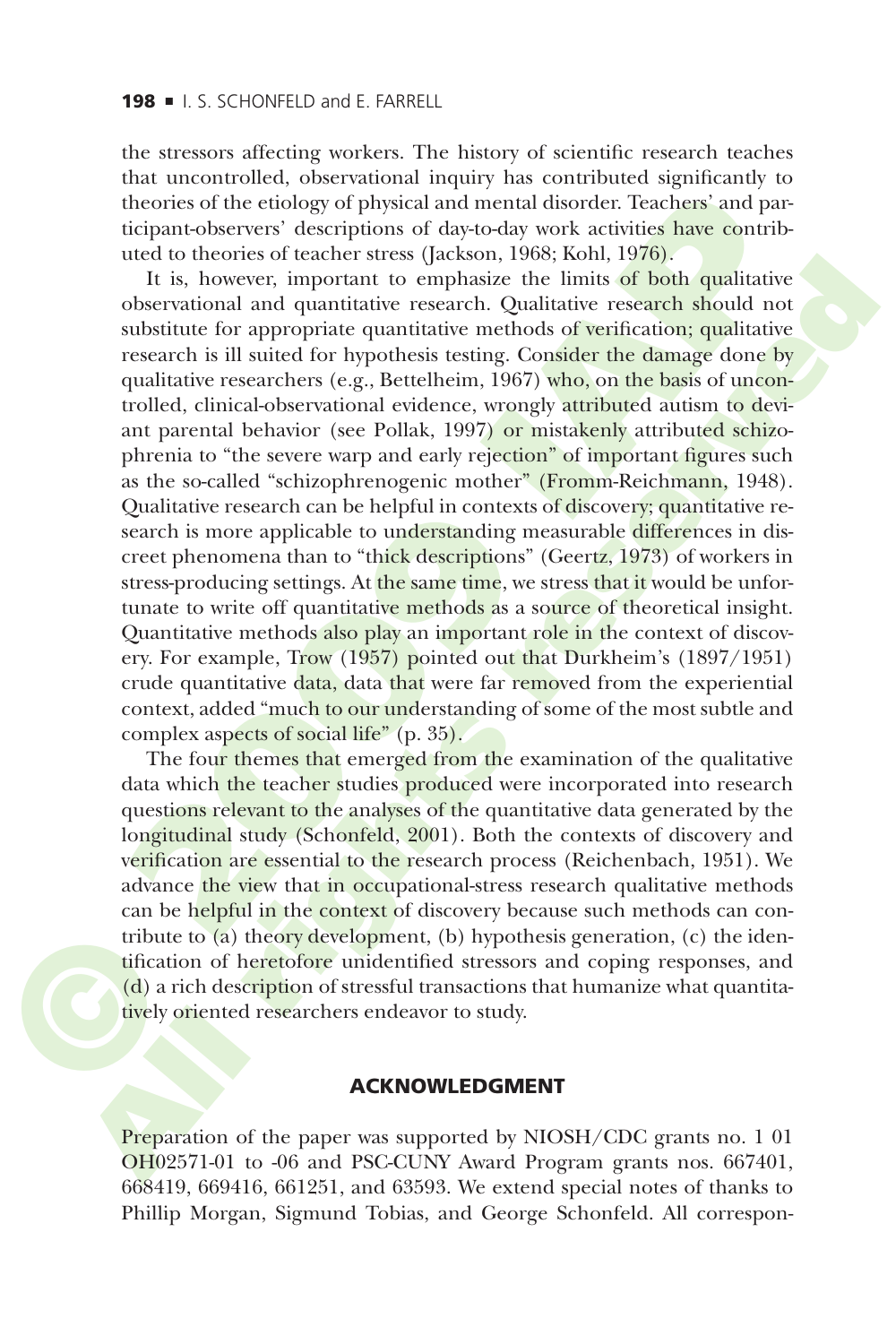dence concerning the paper should be sent to Irvin Schonfeld, Dept. of Psychology, City College of the City University of New York, New York, NY 10031 or to the email address.

### **REFERENCES**

Ainsworth, N. J. (1932). Mottled teeth. *British Dental Journal, 55,* 233–250.

- American Psychiatric Association. (1994). *Diagnostic and statistical manual of mental and disorders* (4th ed.). Washington, DC: Author.
- Bettelheim, B. (1967). *The empty fortress: Infantile autism and the birth of the self*. New York: Free Press.
- Black, G. V., & McKay, F. S. (1916). Mottled teeth; endoic developmental imperfection of the enamel. *Dental Cosmos, 58,* 129–156.
- Blase, J. J. (1986). A qualitative analysis of sources of teacher stress: Consequences for performance. *American Educational Research Journal, 23,* 13–40.
- Blase, J. J., & Pajak, E. F. (1986). The impact of teachers' work life on personal life: A qualitative analysis. *Alberta Journal of Educational Research, 32*, 307–322.
- Brenner, M. E. (2006). Interviewing in educational research. In J.L. Green, G. Camilli, & P. B. Elmore (Eds.), *Handbook of complementary methods in education*  research (pp. 357–370). Mahwah, NJ: Erlbaum.
- Browner, C. H., Ellis, K. A., Ford, T., Silsby, J., Tampoya, J., & Yee, C. (1987). Stress, social support, and health of psychiatric technicians in a state facility. *Mental Retardation, 25*, 31–38
- Bryk, A. S., Lee, V. E., & Holland, P. B. (1993). *Catholic schools and the common good*. Cambridge, MA: Harvard University Press.
- Büssing, A., & Glaser, J. (1999). Work stressors in nursing in the course of redesign: Implications for burnout and interactional stress. *European Journal of Work and Organizational Psychology, 8*, 401–426.
- Cantwell, D. P., Baker, L., & Rutter, M. (1979). Family factors. In M. Rutter & E. Schopler (Eds.), *Autism: A reappraisal of concepts and treatment* (pp. 269–296). New York: Plenum.
- Carpenter, K. J. (1986). *The history of scurvy and vitamin C*. Cambridge, UK: Cambridge University Press.
- 10031 or to the cmail address.<br> **REFERENCES**<br>
MINEMETAL Arms (1694). Noticellated beach and *b* and *b* and *s* and *a* and *a* and *a* and *a* and *a* and *a* and *a* and *a* and *a* and *a* and *a* and *a* and *a* and **REFERENCES**<br>
Annexooth, N.J. (1932). Motuled teeth. *British Dental Journal*, 55, 233-250,<br>
Annexis and disserviative Association (1984). *Diagonalis and the bigith of herial different*). It, (1967). *The empty jorness:* Carradice, A., Shankland, M. C., & Beail, N. (2002). A qualitative study of the theoretical models used by UK mental health nurses to guide their assessments with family caregivers of people with dementia. *International Journal of Nursing Studies, 39*, 17–26.
	- Cohen, J. (1960). A coefficient of agreement for nominal scales. *Educational and Psychological Measurement, 20,* 37–46.
	- Cresswell, J. W. (2003). *Research design: Qualitative, quantitative, and mixed methods approaches* (2nd ed.). Thousand Oaks, CA: Sage.
	- Dawson, G., & Castelloe, P. (1992). Autism. In C. E. Walker & M. C. Roberts (Eds.) *Handbook of clinical child psychology* (pp. 375–397). Wiley: New York.
	- Dawson, G., & Osterling, J. (1997). Early intervention in autism. In M. J. Guralnick (Ed.). *The effectiveness of early intervention*. Baltimore: Brookes.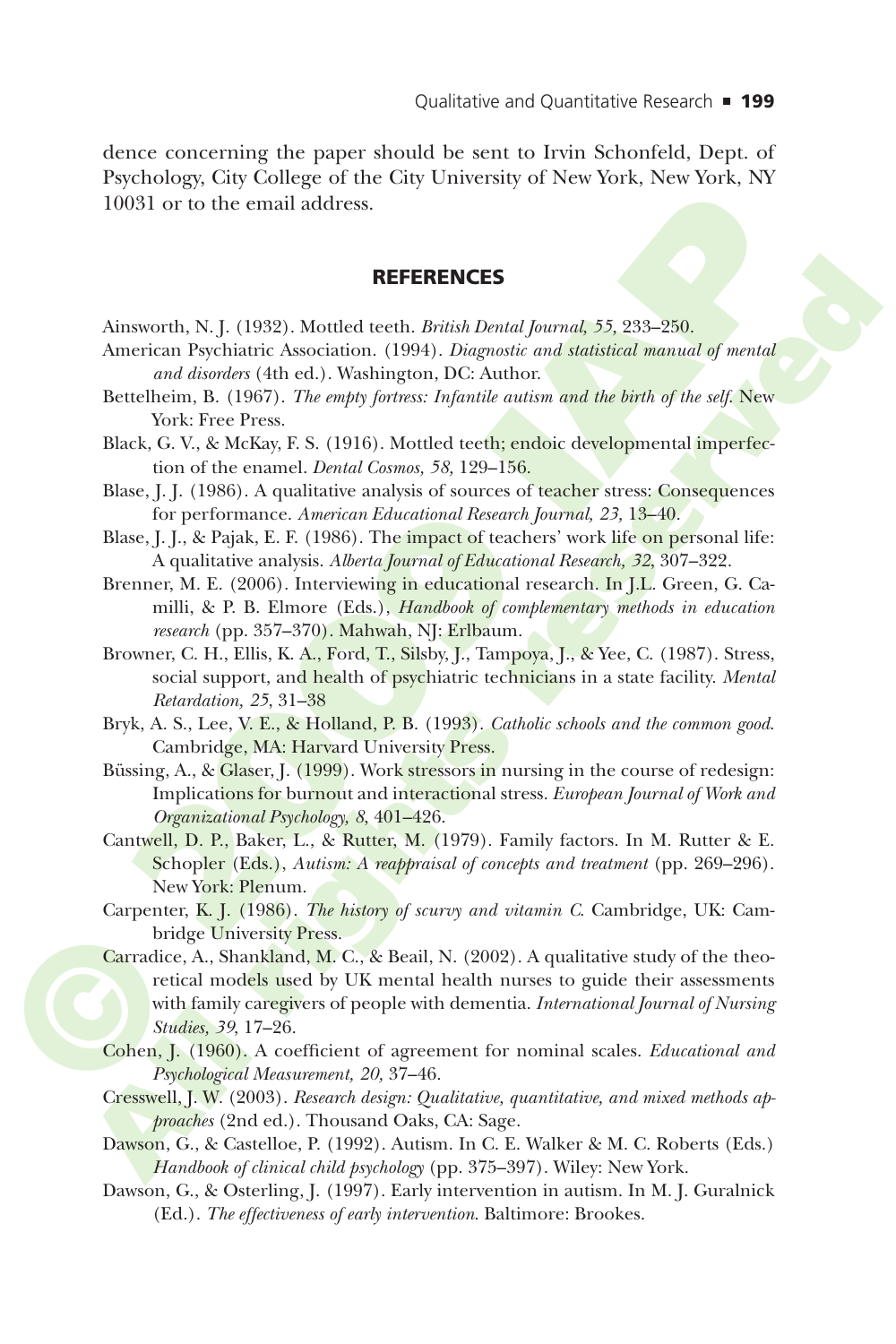- Derogatis, L. R., Lipman, R. S., & Covi, L. (1973). SCL-90: An outpatient psychiatric rating scale. *Psychopharmacology Bulletin, 9,* 13–28.
- Dewe, P. J. (1989). Examining the nature of work stress: Individual evaluations of stressful experiences and coping. *Human Relations, 42*, 993–1013.
- Dick, P. (2000). The social construction of the meaning of acute stressors: A qualitative study of the personal accounts of police officers using a stress counselling service. *Work and Stress, 14*, 226–244.
- Dillon, S. (1994, July 7). Report finds mor violence in the schools: board says principals covered up incidents. New York Times, pp. B1, B7.
- Dohrenwend, B. P. (1979). Stressful life events and psychopathology: Some issues of theory and method. In J. E. Barrett, E. M. Rose, & G. L. Klerman (Eds.), *Stress and mental disorder* (pp. 1–15). New York: Raven.
- Dohrenwend, B. S., & Dohrenwend, B. P. (1981). Life stress and illness: Formulation of the issues. In B. S. Dohrenwend & B. P. Dohrenwend (Eds.), *Stressful life events and their contexts*. New York: Prodist.
- Durkheim, E. (1951). *Suicide, a study in sociology*. (J. A. Spaulding & G. Simpson, Trans.). Glencoe, IL: Free Press. (Original work published 1897)
- Engelbrecht, P., Oswald, M., Swart, E. & Eloff, I. (2003). Including learners with intellectual disabilities: Stressful for teachers? *International Journal of Disability, Development and Education, 50*, 293–308.
- Erickson, F. (1986). Qualitative methods in research on teaching. In M. C. Whitrock (Ed.), *Handbook on research in teaching* (3rd ed., pp. 119–161). New York: Macmillan.
- Farber, B. A. (1991). *Crisis in education: Stress and burnout in the American teacher*. San Francisco: Jossey-Bass.
- Farber, B. (2000). Treatment strategies for different types of teacher burnout. *Journal of Clinical Psychology, 56*, 675–689.
- Farrell, E., Pegero, G., Lindsey, R., & White, R. (1988). Giving voice to high school students: Pressure and boredom, ya know what I'm sayin'? *American Educational Research Journal, 25,* 489–502.
- Farrell, E. (1990). *Hanging in and dropping Out: Voices of at risk high school students*. New York: Teachers College Press.
- Fleiss, J. L. (1981). *Statistical methods for rates and proportions* (2nd ed.). New York: Wiley.
- Deser, P. (1989). Evansing the nature of work stress the<br>friedrical equation (see the stress of the preferences and coping. *Human Relations*, 42,989–1013.<br>
Let, P. (2009). The social construction of the meaning of actual ive surdy of the personal accounts of police officers sing a stress connectiing<br>
are service. Work and Street Total range victoric entries that served the served tip incidents. New York Times, pp. B1, B7.<br>
Difference that Frese, M., & Zapf, D. (1994). Methodological issues in the study of work stress: Objective vs subjective measurement of work stress and the question of longitudinal studies. In C. L. Cooper & R. Payne (Eds.), *Causes, coping and consequences of stress at work* (pp. 375–411). Chichester: Wiley.
	- Fromm-Reichmann, F. (1948). Notes on the development of treatment of schizophrenia by psychoanalytic psychotherapy. *Psychiatry*: *Journal for the Study of Interpersonal Processes, 11*, 263–273.
	- Geertz, C. (1973). *The interpretation of cultures: Selected essays*. New York: Basic Books.
	- Ginsberg, R., Schwartz, J., Olson, G., & Bennett, A. (1987). Working conditions in urban schools. *The Urban Review, 19*, 3–23.
	- Glaser, B., & Strauss, A. (1967). *The discovery of grounded theory: Strategies for qualitative research*. Chicago: Aldine.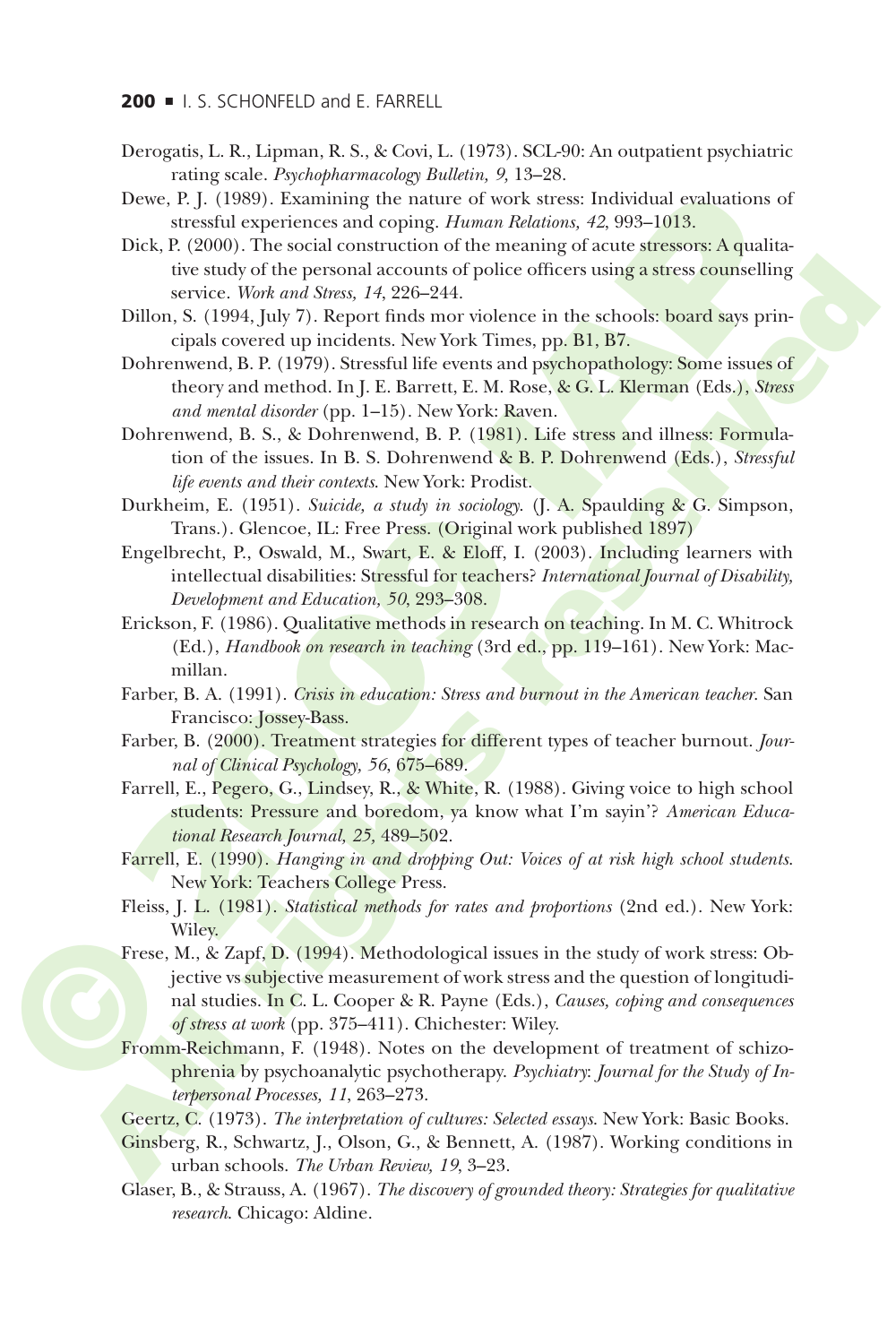- Gomme, I. M., & Hall, M. P. (1995). Prosecutors at work: Role overload and strain. *Journal of Criminal Justice, 23*, 191–200.
- Gootman, E. (2007, September 20). Undercount of violence in schools: Defective reporting is found at 10 sites. *The New York Times*, pp. B1, B4.

Goodwin, C., Mayo, M., & Hill, R. P. (1997). Salesperson response to loss of a major account: A qualitative analysis. *Journal of Business Research, 40*, 167–180.

Gould, S. J. (1981). *The mismeasure of man*. New York: Norton.

- Griffith, J. A., & Brem, S. K. (2004). Teaching evolutionary biology: Pressures, stress, and coping. *Journal of Research in Science Teaching, 41*, 791–809.
- Hopkins, D. R. (1983). *Princes and peasants: Smallpox in history*. Chicago: University of Chicago Press.
- Hugentobler, M. K., Israel, B. A., & Schurman, S. J. (1992). An action research approach to workplace health: Integrating methods. *Health Education Quarterly, 19*, 55–76.

Hutchinson, S. (1987). Self-care and job stress. *Image: Journal of Nursing Scholarship, 19*, 192–196.

- Isaksen, J. (2000). Constructing meaning depsite the drudgery of repetitive work. *Journal of Humanistic Psychology, 40*, 84–107.
- Jackson, P. W. (1968). *Life in classrooms*. New York: Holt, Rinehart, & Winston.
- Jex, S. M., Adams, G. A., Elacqua, T. C., & Lux, D. J. (1997). A comparison of incidentbased and scale measures of work stressors. *Work and Stress, 11*, 229–238.
- Kahn, W. A. (1993). Caring for the caregivers: Patterns of organizational caregiving. *Administrative Science Quarterly, 38*, 539–563.
- Kainan, A. (1994). Staffroom grumblings as expressed teachers' vocation. Teaching and Teachers Educaiton, 10, 281–290.

Kanner, L. (1943). Autistic disturbances of affective contact. *Nervous Children, 2,* 217–250.

Kanner, L. (1949). Problems of nosology and psychodynamics in early infantile autism. *American Journal of Orthopsychiatry, 19,* 416–426.

- Countan, E. (2007). September 20). Undercount of violence in schools. Defective<br>conding is found at 10 sites. The New York Times, pp. B1, B4.<br>Coolwin, C., Maryo, M., & Hill, R. P. (1997). Subseptron response to loss of a **Could.** S. J. (1983). The mineral original of Business Reserved All 167-180.<br>
Gould. S. J. (1981). The mineral original properties reserved by the SUC Could. S. J. (1981). The mineral control is better both Norton.<br>
The Kasl, S. V. (1987). Methodologies in stress and health: Past difficulties, present dilemmas, future directions. In S. V. Kasl & C. L. Cooper (Eds.), *Stress and health: Issues in research methodology* (pp. 307–318). New York: Wiley.
	- Keenan, A., & Newton, T. J. (1985). Stressful events, stressors and psychological strains in young professional engineers. *Journal of Occupational Behaviour, 6*, 151–156.
	- Khowaja, K., Merchant, R. J., & Hirani, D. (2005). Registered nurses perception of work satisfaction at a Tertiary Care University Hospital. *Journal of Nursing Management, 13*, 32–39.
	- Kidd, P., Scharf, T., & Veazie, M. (1996) Linking stress and injury in the farming environment: A secondary analysis. *Health Education Quarterly, 23*, 224–237.
	- Kirk, J., & Miller, M. (1986). *Reliability and validity in qualitative research*. Beverly Hills, CA: Sage.
	- Kohl, H. (1976). *On teaching*. New York: Schocken.
	- Lee., D. (1998). An analysis of workplace bullying in the UK. *Personnel Review, 29*, 593–608.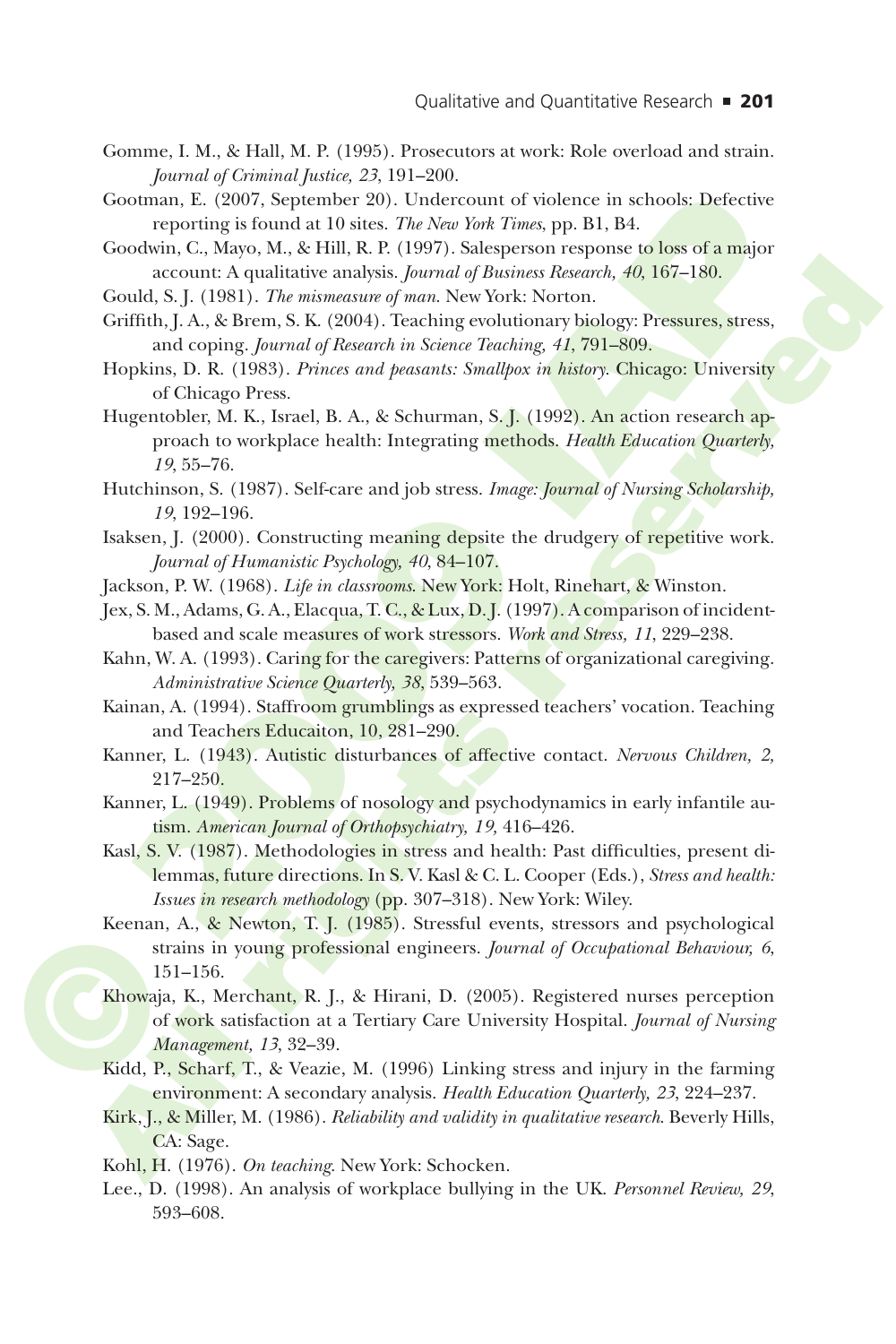202 **I.** S. SCHONFELD and E. FARRELL

- Louis, M. R. (1980). Surprise and sense making: What newcomers experience in entering unfamiliar organizational settings. *Administrative Science Quarterly, 25,* 226–251.
- MacDonald, L. M., & Korabik, K. (1991). Sources of stress and ways of coping among male and female managers. *Journal of Social Behavior and Personality* (Special Issue on Occupational Stress, P. Perrewé, Ed.)*, 6*, 185–198.
- Maki, N., Moore, S., Grunberg, L., & Greenberg, E. (2005). The responses of male and female managers to workplace stress and downsizing. *North American Journal of Psychology, 7*, 295–312.
- McAdoo, W. G., & DeMeyer, M. K. (1979). Personality characteristics of parents. In M. Rutter & E. Schopler (Eds.), *Autism: A reappraisal of concepts and treatment* (pp. 251–267). New York: Plenum.
- Mears, A., & Finlay, W. (2005). Not just a paper doll. *Journal of Contemporary Ethnography, 34*, 317–343.
- Miller, G. (1957). *The adoption of inoculation for smallpox in England and France*. Philadelphia: University of Pennsylvania Press.
- Molapo, M. P. (2001). *A biosocial study of high blood pressure among underground mineworkers in a South African gold mine*. Unpublished doctoral dissertation. Emory University, Atlanta, Georgia.
- Mykletun, R. J. (1985). Work stress and satisfation of comprehensive school teachers: An interview study. *Scandinavian Journal of Educational Research, 29*, 57–71.
- 25. 224-267). New the Markon Mayon Coping amony<br>
26. 224-291. N. K Korabik, K. (1991). Sources of stress and ways of coping amony<br>
male and female managers. Journal of Social Betation and Germanics<br>
Issue, on Occupational Issue on Occupational Sires, P. Perrece, Ed.), 6, 1885-1986<br>Mai, N., Moore, S., Grunderg, I., & Greenberg, F. (2005). The responses of male and renaise mangers to workplace stress and downstring. Northcon Works of Case De Noonan, B. M., Gallor, S. M., Hensler-McGinnis, N. F., Fassinger, R. E., Wang, S., & Goodman, J. (2004). Challenge and success: A qualitative study of the career development of highly achieving women with physical and sensory disabilities. *Journal of Counseling Psychology, 51*, 68–80.
	- Palmer, C. E. (1983). A note about paramedics' strategies for dealing with death and dying. ; *Journal of Occupational Psychology, 56*, 83–86.
	- Plewis, I., & Mason, P. (2005). What works and why: Combining quantitative and qualitative approaches in large-scale evaluations. *International Journal of Social Research Methodology, 8*, 185–194.
	- Polanyi, M., & Tompa, E. (2004). Rethinking work-health models for the new global economy: A qualitative analysis of emerging dimensions of work. *Work: Journal of Prevention, Assessment and Rehabilitation, 23*, 3–18.
	- Pollak, R. (1997). *The creation of Dr. B: A biography of Bruno Bettelheim*. New York: Simon and Schuster.
	- Popper, K. (1963). *Conjectures and refutations: The growth of scientific knowledge*. New York: Basic Books.
	- Rabinow, P., & Sullivan, W. H. (1987). *The interpretive turn: A second look*. Berkeley: University of California Press.
	- Razzell, P. (1977). *The conquest of smallpox: The impact on smallpox mortality in eighteenth century Britain*. Firle, Sussex, UK: Caliban Books.
	- Reichenbach, H. (1951). *The rise of the scientific philosophy*. Berkeley: University of California Press.
	- Reid, Y., Johnson, S., Morant, N., Kuipers, E., Szmukler, G., Thornicroft, G., et al. (1999). Explanations for stress and satisfaction in mental health professionals: A qualitative study. *Social Psychiatry and Psychiatric Epidemiology, 34*, 301–308.
	- Rimland, B. (1964). *Infantile autism*. New York: Appleton-Century-Crofts.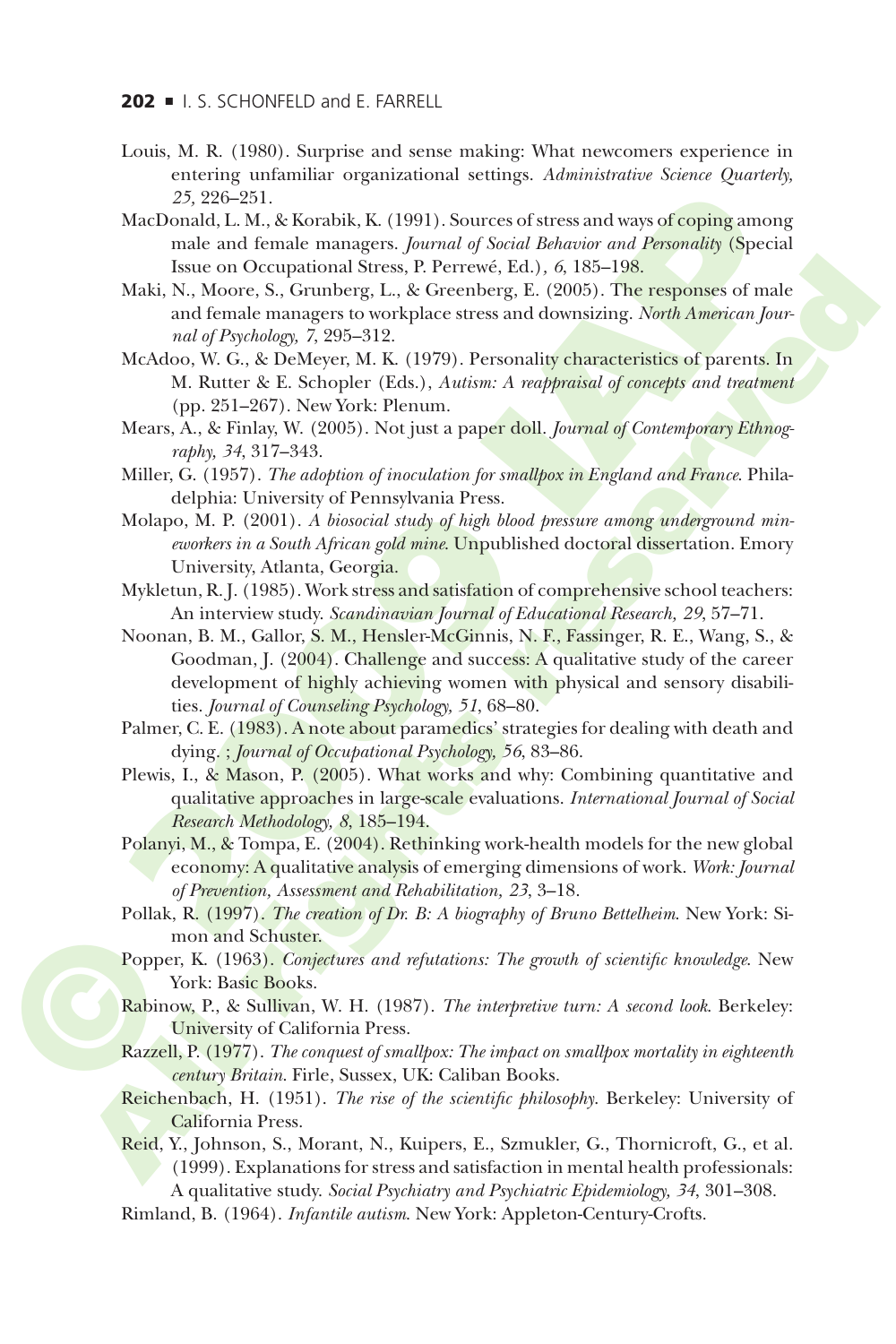- Rutter, M., & Schopler, E. (Eds.). (1979). *Autism: A reappraisal of concepts and treatment*. New York: Plenum.
- Sachar, E. (1991). *Shut up and let the lady teach: A teacher's year in a public school*. New York: Poseidon Press.
- Schonfeld, I. S. (1990). Distress in a sample of teachers. *Journal of Psychology, 123,* 321–338.
- Schonfeld, I. S. (1992a). A longitudinal study of occupational stressors and depressive symptoms in first-year teachers. *Teaching and Teacher Education, 8,* 151–158.
- Schonfeld, I. S. (1992b). Assessing stress in teachers: Depressive symptoms scales and neutral self-reports on the work environment. In J. Quick, L. Murphy, and J. Hurrell, Jr. (Eds.), *Work and well-being: Assessments and instruments for occupational mental health* (pp.270–285). Washington, DC: American Psychological Association.
- Schonfeld, I. S. (1994, May).The impact of working conditions on depressive symptoms: The case of newly appointed woman teachers. International Conference on Social Stress Research, Honolulu.
- Schonfeld, I. S. (1996). Relation of negative affectivity to self-reports of job stressors and psychological outcomes. *Journal of Occupational Health Psychology, 1,* 397–412.
- Schonfeld, I. S. (2000). An updated look at depressive symptoms and job satisfaction in first-year women teachers. *Journal of Occupational and Organizational Psychology, 73,* 363–371.
- Schonfeld, I. S. (2001). One-year longitudinal study of the effects of working conditions social support, coping, and locus of control on depressive symptoms and job satisfaction in women. *Genetic Psychology Monographs, 127,* 133–168.
- Schonfeld, I. S. (2006a). School violence. In E.K. Kelloway, J. Barling, & J.J. Hurrell (Eds.). *Handbook of workplace violence* (pp. 169–229). Thousand Oaks, CA: Sage.
- Schonfeld, I. S. (2006b). The daily show: Teachers at work. American Psychological Association-NIOSH Conference on Work, Stress, and Health. Miami.
- Schonfeld, I. S., & Ruan, D. (1991). Occupational stress and preemployment measures: The case of teachers. *Journal of Social Behavior and Personality* (Special Issue on Occupational Stress, P. Perrewé, Ed.)*, 6*, 95–114.
- Sachar, E. (1991). Shu ny and le he lanj tendi. A teacher's year in a public school. New York: Postellon Press.<br>
Schooled I. S. (1990). Distress in a sample of teachers, Journal of Psychology, 123, Schooled I. I.S. (1990) Schooffeld, 1. S. (1992a). A longitudinal study of occupational stressors and depressive<br>Schooffeld, 1. S. (1992b). Assessing stress in teachers: Depressive, which risk<br>Field and incredict Fieldow Holen Controlling and in Schonfeld, I. S., & Santiago, E. A. (1994). Working conditions and psychological distress in first-year women teachers: Qualitative findings. In L. C. Blackman (Ed.), *What works? Synthesizing effective biomedical and psychosocial strategies for healthy families in the 21st century*. Indianapolis: School of Social Work, University of Indiana.
	- Shai, D. (2002). Working women/cloistered men: A family development approach to marriage arrangements among ultra-Orthodox Jews. *Journal of Comparative Family Studies, 33*, 97–115.
	- Smith, D. L., & Smith, B. J. (2006). Perceptions of violence: The views of teaches who left urban schools. *The High School Journal, 89,*34–42.
	- Smith, M. L. (2006). Multiple methodology in education research. In J. L. Green, G. Camilli, & P.B. lmore (Eds.), *Handbook of complementary methods in education research* (pp. 457–476). Mahwah, NJ: Erlbaum.
	- Steggerda, D. M. (2003). *If I tell them, will they listen? Voices of former teachers*. Unpublished doctoral dissertation. Drake University, Des Moines, Iowa.